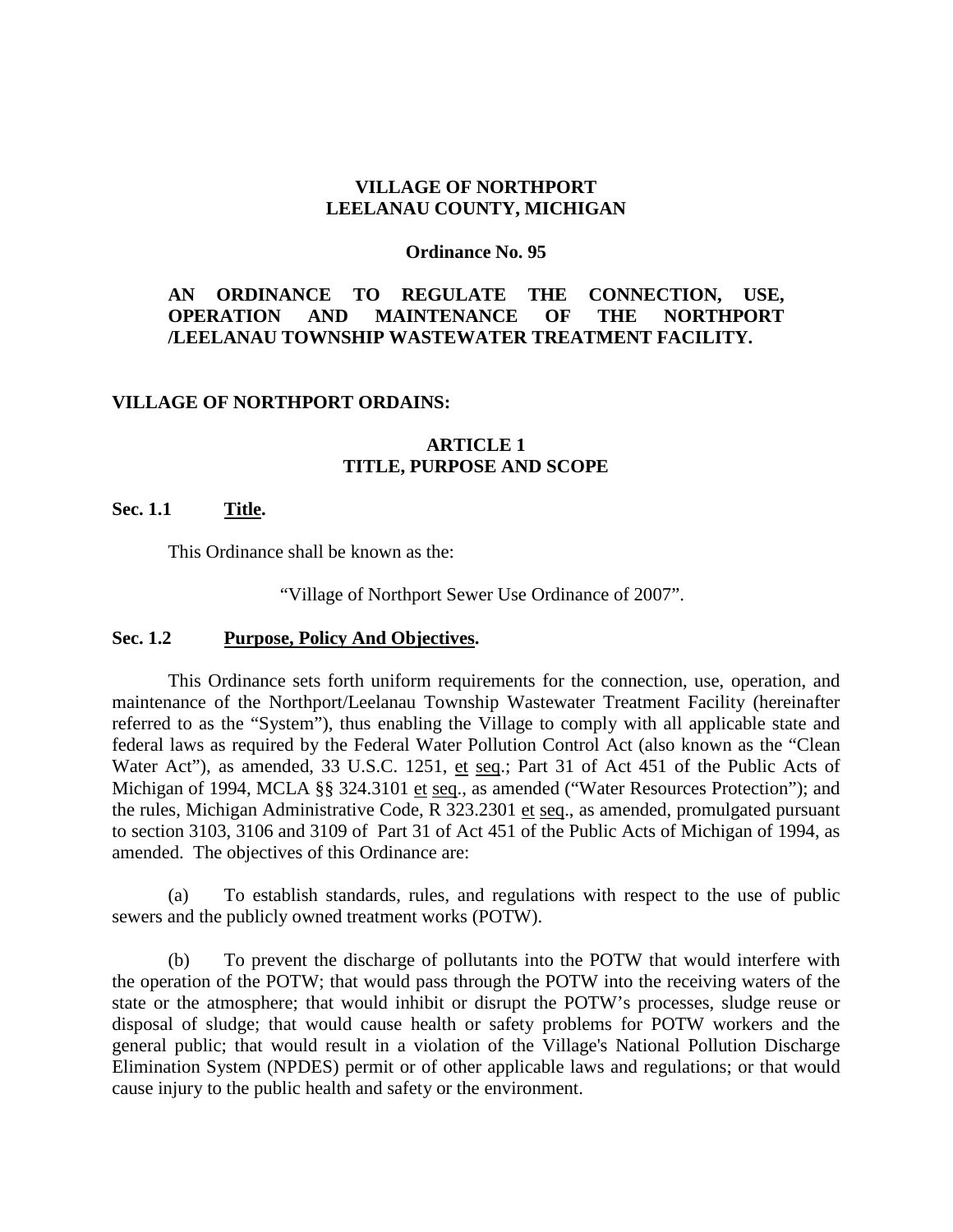(c) To regulate the discharge of wastewater to the POTW through the issuance of permits and through other means of enforcement of the requirements of this ordinance.

(d) To authorize and require all inspections, monitoring, reporting and enforcement activities as necessary to insure compliance with applicable laws and regulations.

(e) To provide for mandatory connection to the System.

(f) To otherwise ensure compliance with state and federal laws and regulations applicable to the POTW.

## **Sec. 1.3 Scope.**

This ordinance shall apply to all persons within the Village who discharge into the POTW.

## **ARTICLE 2 DEFINITIONS AND ABBREVIATIONS**

### **Sec. 2.1 Definitions.**

Unless the context specifically indicates otherwise, the meaning of terms used in this ordinance shall be as follows:

**"Accidental Discharge"** means any unintentional discharge that could result in potential problems at the POTW and includes, but is not limited to, the following: (1) a chemical spill to floor drains or which will enter the POTW; or (2) an unexpected discharge including slug loading that could cause POTW problems.

**"Act"** means the Federal Water Pollution Control Act (FWPCA) as amended (33 USC 1251 et seq.)

**"Authority"** means a Utility Authority established (at present, or in the future) pursuant to MCL 124.281, et seq, or other applicable statutory authority, for the purpose of, among other things, construction, operation, and/or maintenance of the POTW.

**"Available Public Sanitary Sewer"** means a public sanitary sewer line located in a right-of-way, easement, highway, street, or public way which crosses, adjoins, or abuts property in which sanitary sewage originates, and which origination site is on property that is within the Special Assessment District (defined below). This definition also includes a public sanitary sewer line that is declared "available" by statute.

**"BOD"** (Biochemical Oxygen Demand) means the quantity of oxygen utilized in the biochemical oxidation of organic matter under standard laboratory procedure in 5 days at 20 degrees centigrade, expressed in milligrams per liter.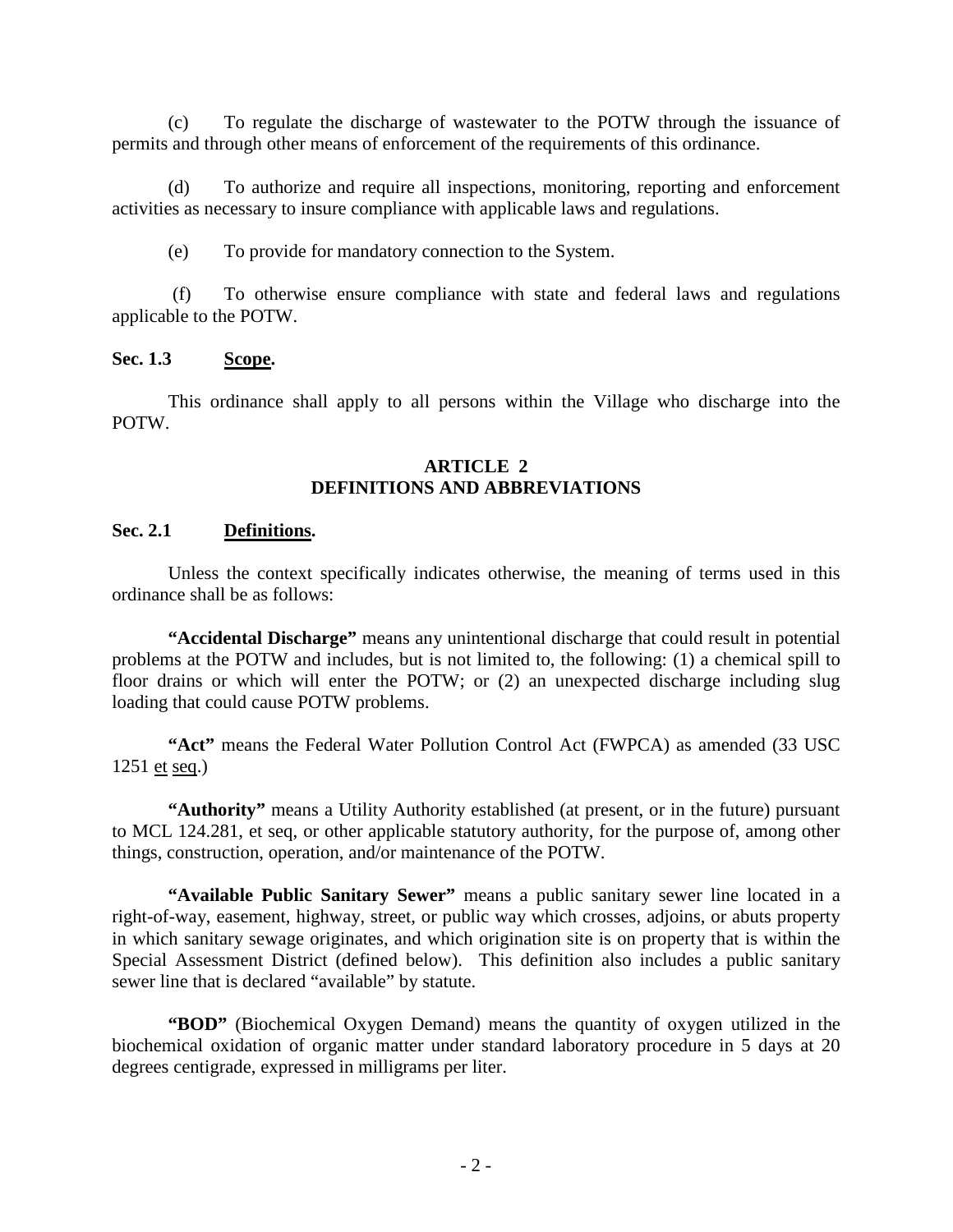**"Building Drain"** means that part of the lowest horizontal piping of a drainage system which receives the discharge from waste and other drainage pipes inside the walls of a building and conveys it to the building sewer, beginning 5 feet outside the inner face of the building wall.

**"Building Sewer"** means the extension from the building drain to the public sewer or other place of disposal, including the grinder pump and tank (if pressurized).

**"CFR"** means the Code of Federal Regulations, as amended.

**"Chlorine Demand"** means the difference between the amount of chlorine applied and the amount of free chlorine available at the end of the contact time, expressed in milligrams per liter.

**"COD"** (Chemical Oxygen Demand) means the total quantity of oxygen required for oxidation of a waste to carbon dioxide and water, expressed in milligrams per liter.

**"Combined Sewer"** means a sewer receiving both stormwater and sewage.

**"Cooling Water"** means the water discharged from any use such as air conditioning, cooling or refrigeration, or to which the only pollutant added is heat.

**"Commercial"** means of or pertaining to any retail or wholesale business engaged in selling merchandise or a service.

**"Compatible Pollutant"** means biochemical oxygen demand, suspended solids, pH and fecal coliform bacteria, and any additional pollutants which can be effectively reduced or removed by the POTW treatment system to within acceptable levels for the POTW residuals and receiving stream (as determined by the POTW). Specifically excluded from "compatible pollutants" are "heavy" metals, PCBs, mercury, and any pollutants that may contribute or cause process operation or sludge reuse or disposal problems or unacceptable discharges to the receiving waters of the state.

**"Composite Sample"** means a series of individual samples taken over a specific time period and combined into a single sample (formed either by continuous sampling or by mixing discrete time or flow proportional samples) representative of the average waste stream during the sampling period.

**"Domestic User"** means a user that discharges only segregated normal strength domestic waste into the POTW.

**"Domestic Waste"** means liquid or water-carried wastes of human origin from residences, dwellings, commercial buildings, industrial plants and institutions generated by personal activities from sources such as toilets, kitchens, laundry, bathing, or other facilities used for normal household or dwelling purposes (also referred to as "sanitary sewage").

**"Dwelling"** means any structure designed for habitation, including, but not limited to, houses, mobile homes, apartment buildings, condominiums and townhouses.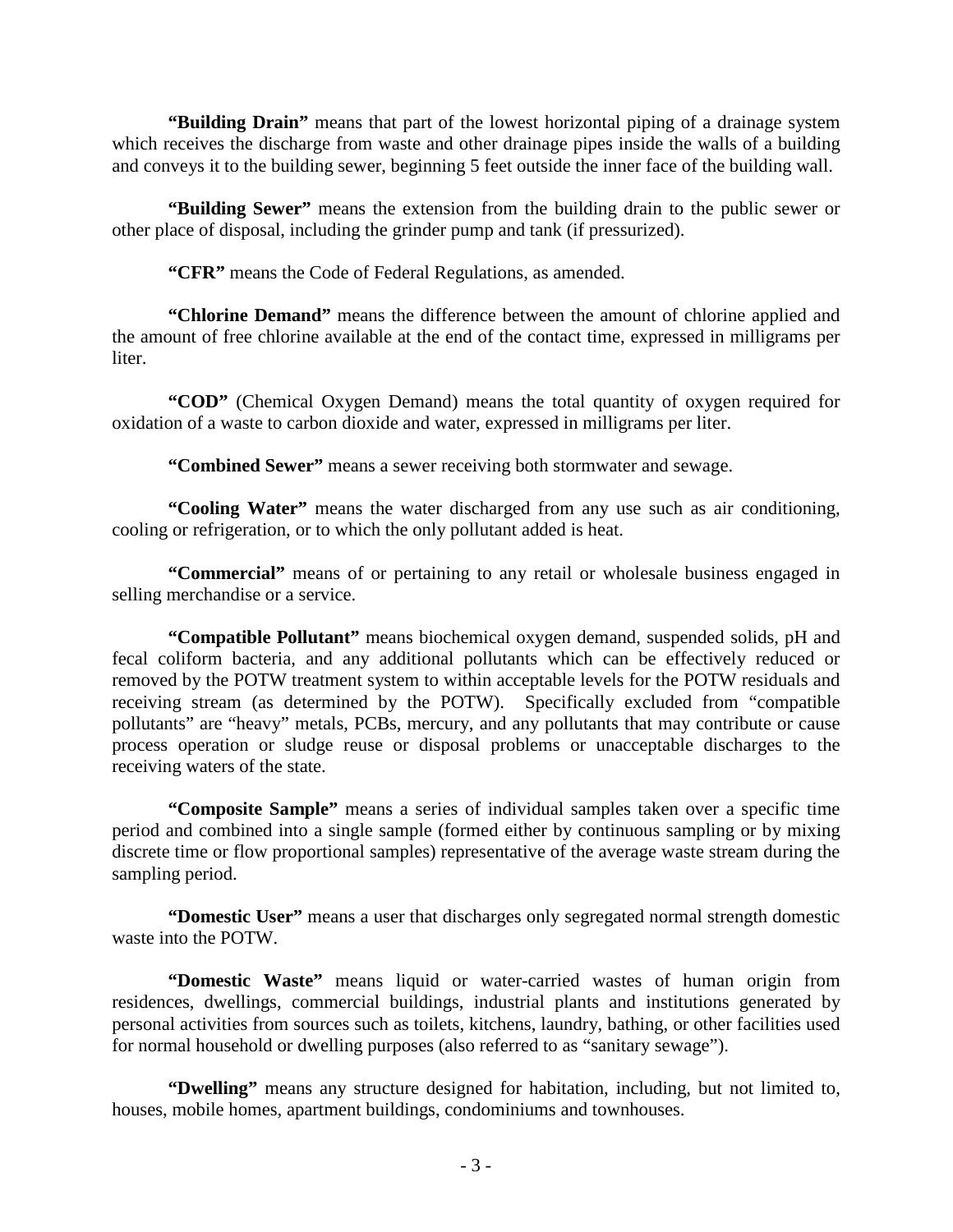**"EPA"** means the United States Environmental Protection Agency.

**"Garbage"** means solid wastes from the domestic and commercial preparation, cooking, and dispensing of food, and from the handling, storage, and sale of produce. To be considered "properly shredded" for purposes of this ordinance, garbage must be shredded to the degree that all particles will be carried freely under the flow conditions normally prevailing in public sewers, with no particles greater than 1/2 inch in dimension.

**"Groundwater"** means the water beneath the surface of the ground, whether or not flowing through known or definite channels.

**"Hazardous Waste"** means any substance discharged or proposed to be discharged into the POTW, which, if otherwise disposed of, would be a hazardous waste under 40 CFR part 261.

**"Holding Tank Waste"** means any waste from holding tanks such as vessels, chemical toilets, campers, trailers, septic tanks, and vacuum-pump tank trucks.

**"Incompatible Pollutant"** means any pollutant that is not a compatible pollutant.

**"Indirect Discharge"** means the introduction of pollutants into the POTW, intentionally or unintentionally, from any non-domestic source, including, but not limited to, holding tank waste or trucked or hauled waste discharged into the POTW and pollutants entering the POTW through infiltration or inflow.

**"Infiltration"** means any waters entering the POTW from the ground, through means such as, but not limited to, defective pipes, pipe joints, connections or manhole walls.

**"Inflow"** means any waters entering the POTW from sources such as, but not limited to, roof leaders; cellar, yard, and area drains; foundation drains; drains from springs and swampy areas; manhole covers; cross connections from storm sewers and combined sewers; catch basins; storm waters; surface runoff; street wash waters; or drainage.

**"Instantaneous Maximum Concentration"** means the maximum concentration of a pollutant allowed to be discharged at any instant in time. If the concentration determined by analysis of any grab sample, composite sample, or discrete portion of a composite sample exceeds the instantaneous maximum concentration, the instantaneous maximum concentration shall be deemed to have been exceeded.

**"Institution"** means any educational, religious, or social organization, such as a school, church, nursing home, or other similar organization.

**"Interference"** means a discharge which, alone or in conjunction with a discharge or discharges from other sources, either: (1) inhibits or disrupts the POTW, its treatment processes or operations, or its sludge processes, reuse or disposal; or (2) is a cause of a violation of any requirement of the POTW's NPDES permit (including an increase in the magnitude or duration of a violation) or of the prevention of sewage sludge reuse or disposal in compliance with the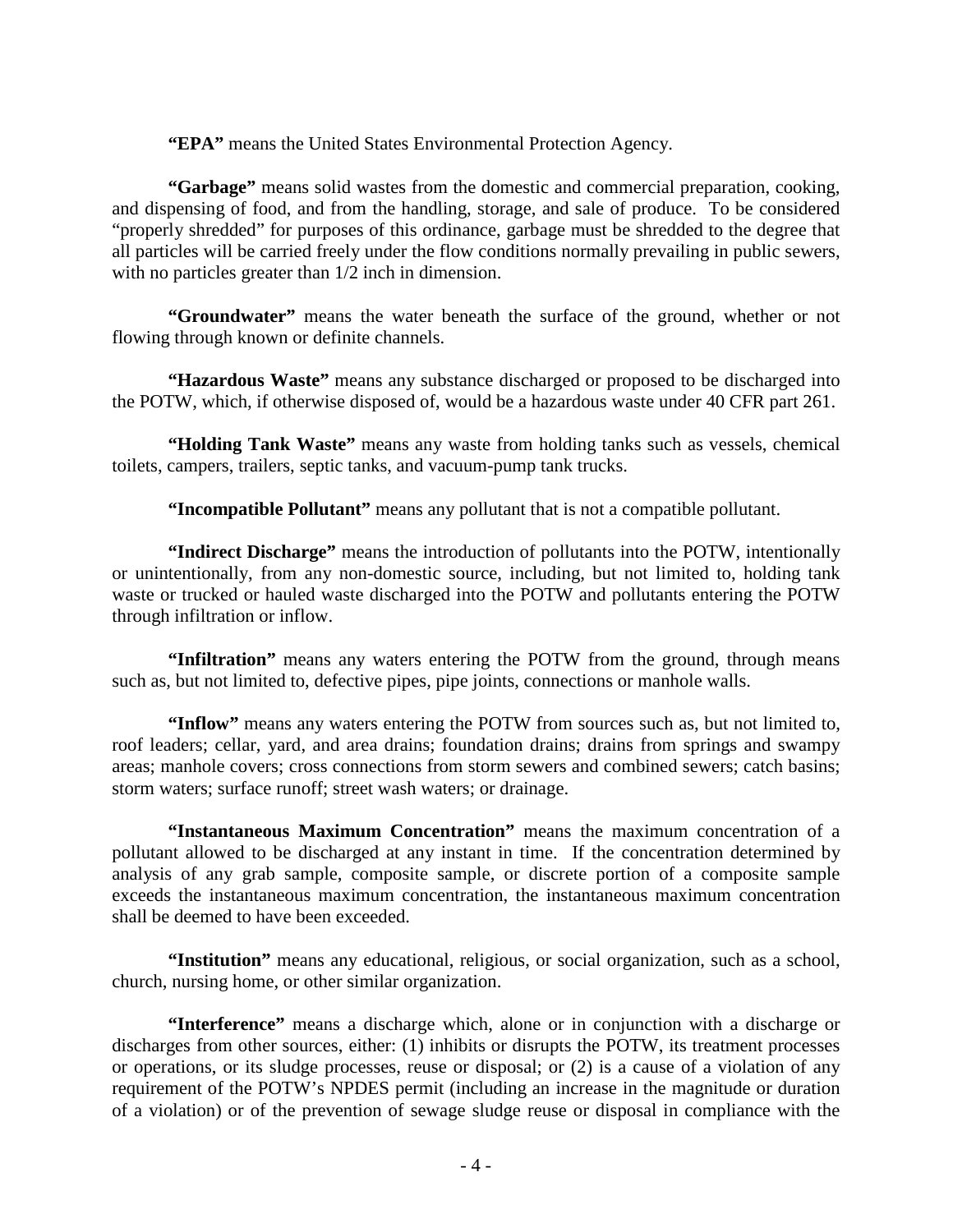following statutory provisions and regulations or permits issued thereunder (or more stringent State or local regulations): section 405 of the Act; the Solid Waste Disposal Act (SWDA) (including Title II, more commonly referred to as RCRA, and including State regulations contained in any State sludge management plan prepared pursuant to Subtitle D of the SWDA); the Clean Air Act; the Toxic Substances Control Act; and the Marine Protection, Research, and Sanctuaries Act.

**"MDEQ"** means Michigan Department of Environmental Quality

**"Medical Waste"** means isolation wastes, infectious agents, human blood and blood byproducts, pathological wastes, sharps, body parts, fomites, etiologic agents, contaminated bedding, surgical wastes, potentially contaminated laboratory wastes and dialysis wastes.

**"Non-domestic User"** means any user other than a domestic user.

**"Normal Strength Domestic Sewage"** means a domestic waste flow for which the levels of pollutants (including, but not limited to, BOD, SS, ammonia nitrogen, or phosphorous) are below the surcharge levels for any parameter as established by this ordinance. Further, the wastewater shall have a pH of between 6.5 and 9.5, and shall not contain a concentration of other constituents that would interfere with POTW processes.

**"NPDES Permit"** means a permit issued pursuant to the National Pollution Discharge Elimination System for the discharge of wastewater into the waters of the state.

**"Operation, Maintenance and Replacement Cost"** means all costs, direct and indirect, replacement costs, necessary to insure adequate wastewater treatment on a continuing basis, conform with all related federal, state, and local requirements, and assure optional long-term facility management. Operation and maintenance costs do not include expenditures required to retire debts resulting from capital costs of construction.

**"Pass Through"** means a discharge which exits the POTW into waters of the state in quantities or concentrations which, alone or in conjunction with a discharge or discharges from other sources, is a cause of a violation of any requirement of the POTW's NPDES permit (including an increase in the magnitude or duration of a violation).

**"Person"** means any individual, firm, company, association, society, corporation, unit of local government, government agency, or group.

**"pH"** means the logarithm of the reciprocal of the concentration of hydrogen ions in grams per liter of solution.

**"Pollutant"** includes (but is not limited to) all of the following:

(a) Any material that is discharged into water or other liquid, including, but not limited to, dredged spoil, solid waste, incinerator residue, sewage, garbage, sewage sludge, munitions, chemical wastes, biological materials, radioactive materials, wrecked or discharged equipment, rock, sand, industrial, municipal, and agricultural waste.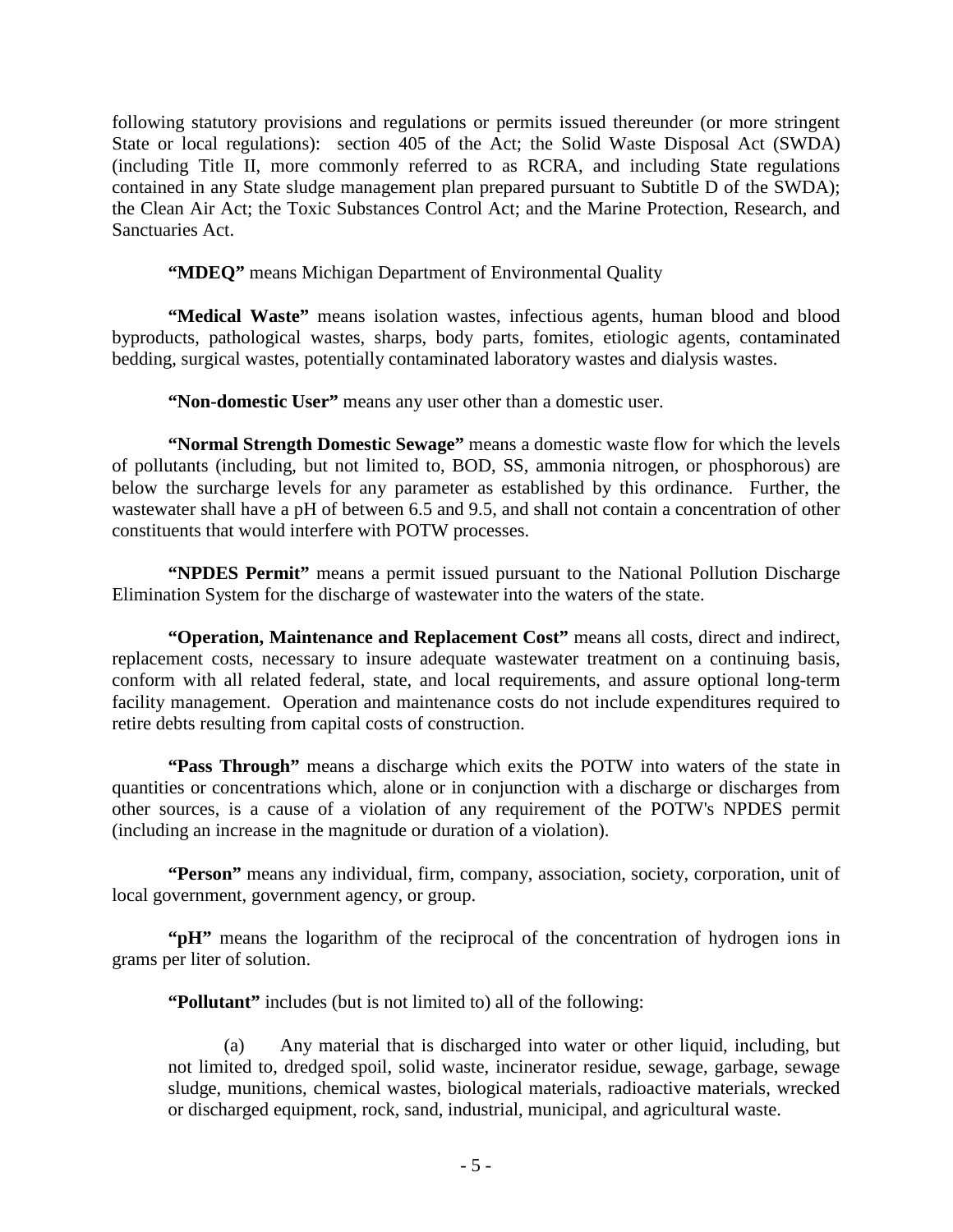(b) Properties of materials, including, but not limited to, pH, SS, BOD, COD, toxicity, odor and heat.

(c) Substances regulated by categorical standards promulgated by EPA in accordance with the Act.

(d) Substances discharged to the POTW that are required to be monitored by a user under this Ordinance, are limited in the POTW's NPDES permit, or are identified in the user's wastewater discharge permit application to the POTW.

(e) Substances for which control measures on industrial users are necessary to avoid restricting the POTW's residuals management program; to avoid operational problems at the POTW; or to avoid POTW worker health and safety problems.

**"Pollution"** means man-made or man-induced alteration of the chemical, physical, biological, and radiological integrity of water.

**"POTW"** (Publicly Owned Treatment Works) means the treatment works, as defined by applicable provisions of the CFR and the Act, that is owned by the Village, including any devices, processes and systems used in the storage, treatment, recycling or reclamation of wastewater, or sludge, as well as sewers, pipes and other conveyances used to collect or convey wastewater to the treatment works. The term "POTW" shall also include any sewers that convey wastewater to the POTW from any user outside of the Village. The term "POTW" also includes the System.

**"POTW Treatment Plant"** means that portion of the POTW which is designed to provide treatment (including recycling or reclamation) of domestic waste and industrial waste.

**"Premises"** means a lot or parcel of land, or a building or structure, having any connection, direct or indirect, to the POTW, or from which there is a discharge to the POTW.

**"President"** means the President of the Village of Northport Council.

**"Properly Shredded Garbage"** means the wastes from the preparation, cooking, and dispensing of foods that have been shredded to such degree that all particles will be carried freely under the flow conditions normally prevailing in public sewers, with not particle greater than  $\frac{1}{2}$ inch in any dimension.

**"Public Sanitary Sewer System"** includes the Northport/Leelanau Township Wastewater Treatment Facility, along with all collection lines, trunk sewers, interceptors, pump stations, lift stations, manholes, the Wastewater Treatment Facility, and all appurtenances thereto. It also includes the POTW, defined above.

**"Public Sewer"** means a sewer in which all owners of abutting properties have equal access rights, and which is controlled by a public authority. Public Sewer means the main sewer line exclusive of sewer leads. Sewer leads shall be considered to be part of the "Building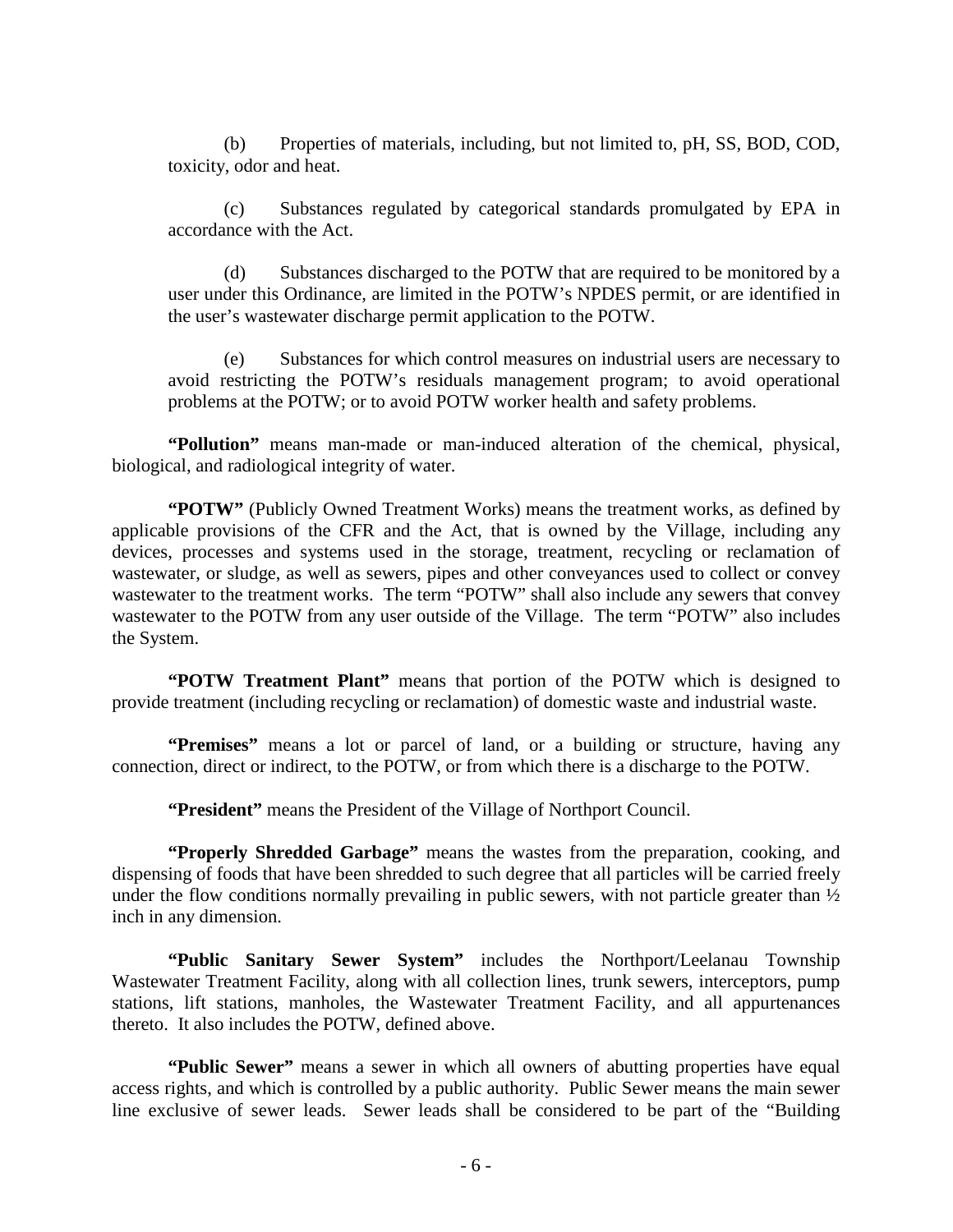Sewer". Public Sewer also includes the 11 (eleven) original grinder pumps and tanks included in the System for which easements have been given to the Village, and any replacements thereof. Public Sewer does not include any other grinder pumps and tanks.

**"Replacement Costs"** means necessary expenditures made during the service life of the treatment works to replace equipment and plant appurtenances to maintain the intended performance of the treatment works.

**"Residential"** means of or pertaining to individual homes or dwelling units, including mobile homes, apartments, condominiums, single-family dwellings or multi-family dwellings.

**"Residential Equivalent Unit or "REU"** is a flow unit based upon the equivalent sewage flow generated from a single family residence, as established by resolution of the Village.

**"Sanitary Sewer"** means a sewer intended to carry liquid and water-carried wastes from residences, commercial buildings, industrial plants and institutions, together with minor quantities of ground, storm and surface waters that are not admitted intentionally.

**"Severe Property Damage"** means substantial physical damage to property, damage to the treatment facilities which causes them to become inoperable, or substantial and permanent loss of natural resources which can reasonably be expected to occur in the absence of a bypass. Severe property damage does not mean economic loss caused by delays in production.

**"Sewage"** means a combination of the water carried wastes from residences, business buildings, institutions, and industrial establishments, together with any groundwater, surface water, and storm water that may be present.

**"Sewage Treatment Plant"** means the POTW Treatment Plant.

**"Sewage Works"** means the POTW.

**"Sewer"** means a pipe or conduit for carrying domestic and industrial waste.

**"Shall"** is mandatory; **"May"** is permissive.

**"Slug Loading"** means (1) any discharge of water, domestic waste or industrial waste which in concentration of any given constituent or in quantity of flow exceeds more than 5 times the average 24-hour concentration or quantity of flow during normal operation, for any period longer than 15 minutes; or (2) any pollutant released in a discharge at a flow rate and/or pollutant concentration which will cause interference with the POTW; or (3) any discharge of a nonroutine, episodic nature, including, but not limited to, an accidental spill or a non-customary batch discharge.

**"Special Assessment District"** means the Village of Northport Sewer SAD No. 2005-1.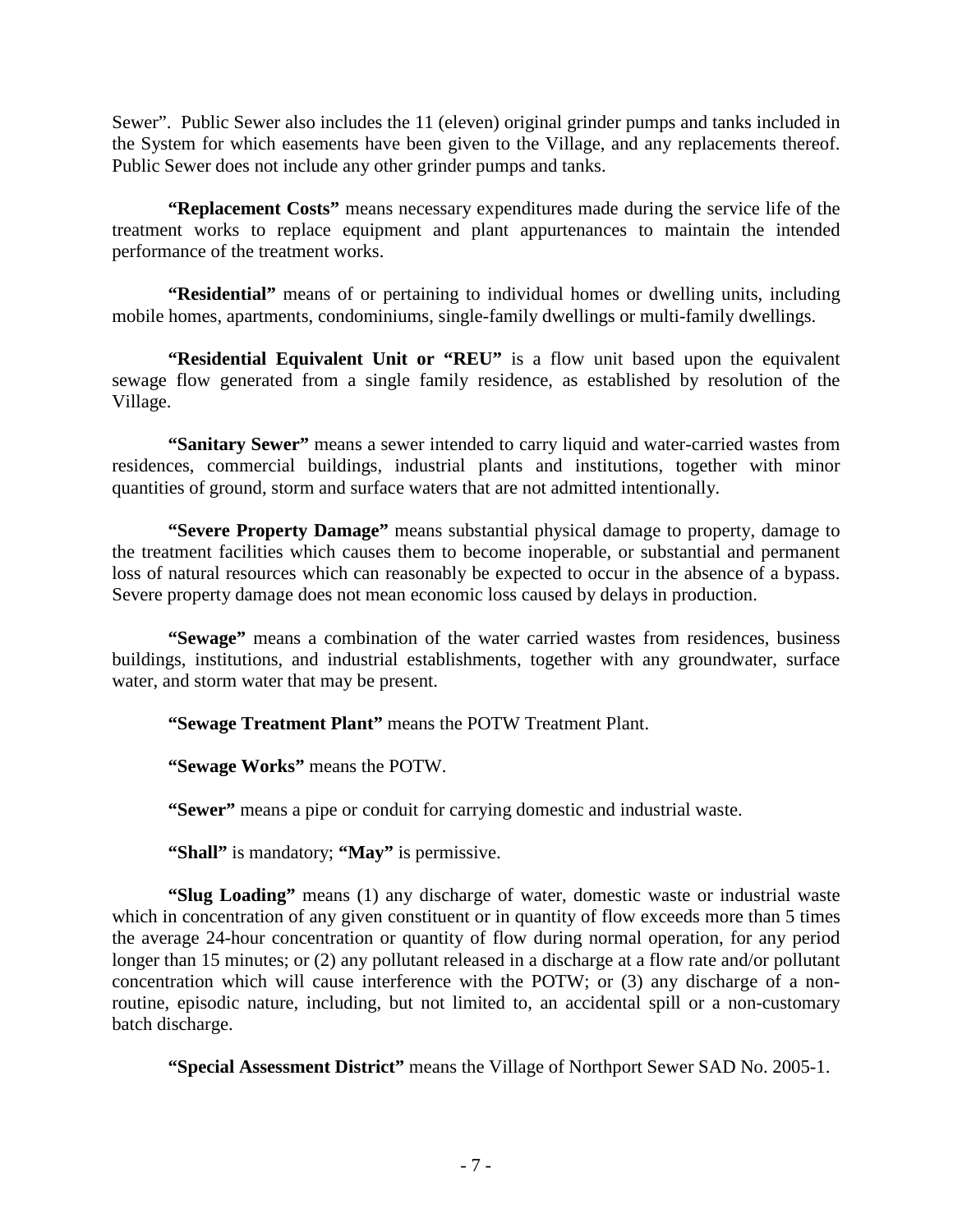**"Storm Sewer"** (sometimes termed "storm drain") means a channel, pipe or sewer designed primarily for collecting and conveying storm water runoff.

**"Storm Water"** means the excess water running off from the surface of a drainage area during and immediately after a period of rain or snow melt and is that portion of the rainfall or snow melt runoff and resulting surface flow in excess of that which can be absorbed through the infiltration capacity of the surface soil.

**"Superintendent"** means the person designated by the Village Council to supervise the operation of the POTW and who is charged with certain duties and responsibilities by this ordinance.

**"Surcharge"** means an additional treatment or handling charge applied by the Village for the treatment of wastewater containing pollutants in excess of specified concentrations, loadings or other applicable limits.

**"Suspended Solids"** ("SS") means solids that either float on the surface of, or are in suspension in, water, sewage, or other liquids, and which can be removed by laboratory filtering.

**"System"** means the Northport/Leelanau Township Wastewater Treatment Facility, including the POTW.

**"Toxic Pollutant"** means any pollutant or combination of pollutants which is or can potentially be harmful to public health or environment, including, but not limited to, those listed as toxic in regulations promulgated by the EPA Administrator under section 307(a) of the Act or under other laws.

**"Treatment Facility"** means the portion of the Public Sanitary Sewer System designed to provide treatment to wastewater.

**"Trucked or Hauled Waste or Pollutants"** means any waste proposed to be discharged to the POTW from a mobile source, including, but not limited to, holding tank waste.

**"User"** means any person who discharges into the POTW or any municipality whose collection system discharges into the POTW.

**"User Charge"** means the charge levied on all users of the POTW for the cost of connection to the POTW plus the perpetual operation, maintenance, and replacement of the works.

**"User Discharge"** means the introduction of wastewater or pollutants into the POTW, whether intentional or unintentional, and whether direct or indirect.

**"Village"** means Village of Northport, Michigan, or where appropriate, the Village Council or other duly authorized official representative of the Village. The term also includes, where the context permits, an Authority, or other public body, having regulatory and/or operational control or authority over the System.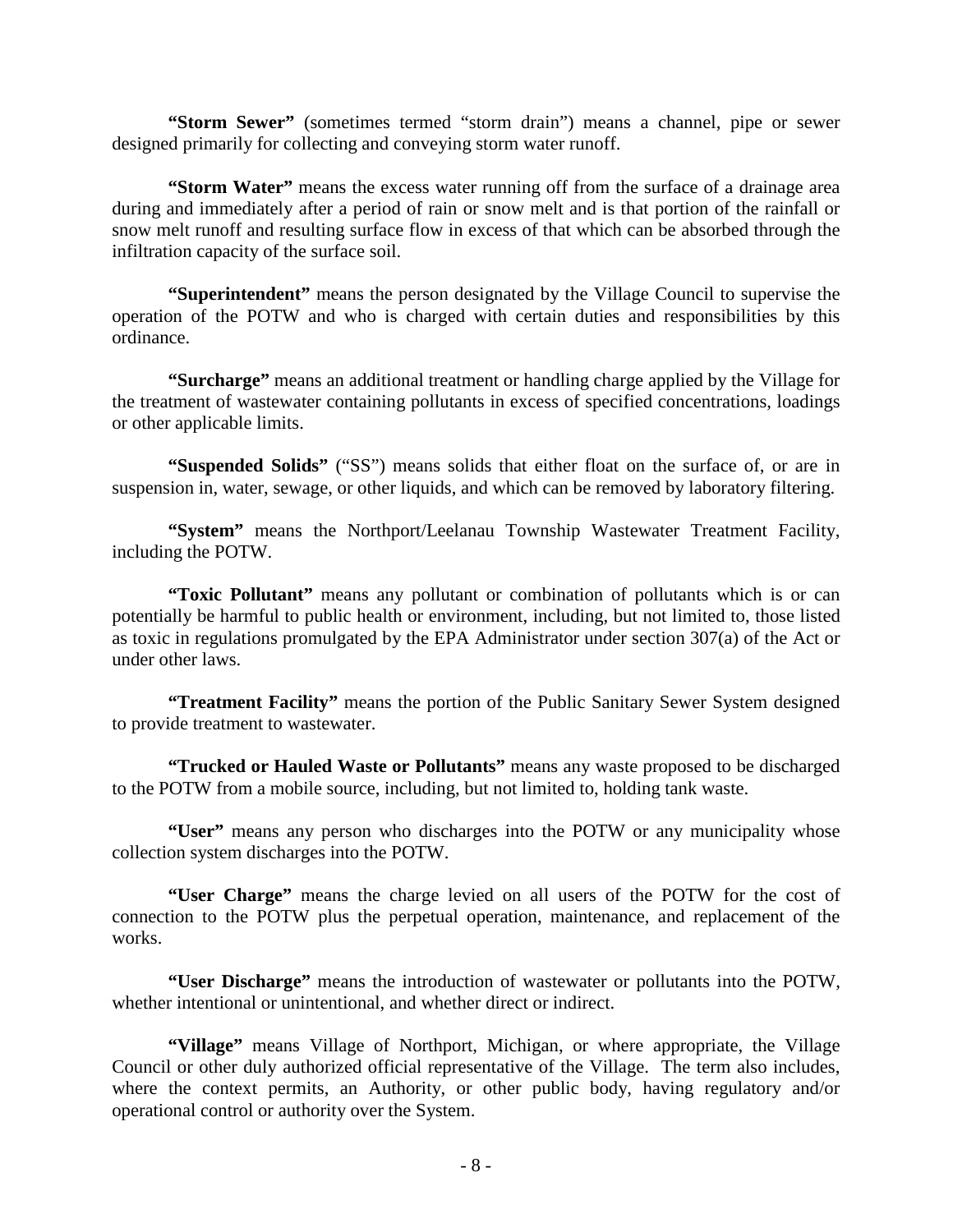**"Wastewater"** means the liquid and water-carried industrial, commercial or domestic waste from dwellings, commercial buildings, industrial facilities, and institutions (including, but not limited to, contaminated groundwater and landfill leachate), whether treated or untreated, that is contributed, introduced or discharged into the POTW.

**"Watercourse"** means a channel in which a flow of water occurs, either continuously or intermittently.

**"Waters of the State"** means all streams, lakes, ponds, marshes, watercourses, waterways, wells, springs, reservoirs, aquifers, irrigation systems, drainage systems, and all other bodies or accumulations of water, surface or underground, natural or artificial, public or private, that are contained within, flow through, or border upon the State or any portion of the State, and as otherwise specified by applicable laws and regulations.

## **Sec. 2.2 Abbreviations.**

The following abbreviations shall have the following designated meanings:

| <b>Biochemical Oxygen Demand</b>                              |
|---------------------------------------------------------------|
| Code of Federal Regulations                                   |
| <b>Chemical Oxygen Demand</b>                                 |
| United States Environmental Protection Agency                 |
| <b>Federal Water Pollution Control Act</b>                    |
| gallons per day                                               |
| Liter                                                         |
| Milligrams per liter                                          |
| Michigan Administrative Code                                  |
| Michigan Department of Environmental Quality                  |
| National Pollutant Discharge Elimination System               |
| Polychlorinated Biphenyls                                     |
| <b>Publicly Owned Treatment Works</b>                         |
| Resource Conservation and Recovery Act, as amended, 42 U.S.C. |
| 6901 et seq.                                                  |
| <b>Residential Equivalent Unit</b>                            |
| <b>Standard Industrial Classification</b>                     |
| <b>Suspended Solids</b>                                       |
| Solid Waste Disposal Act, as amended, 42 U.S.C. 6901, et seq. |
| <b>United States Code</b>                                     |
| Total                                                         |
| <b>Total Suspended Solids</b>                                 |
| Micrograms per liter                                          |
|                                                               |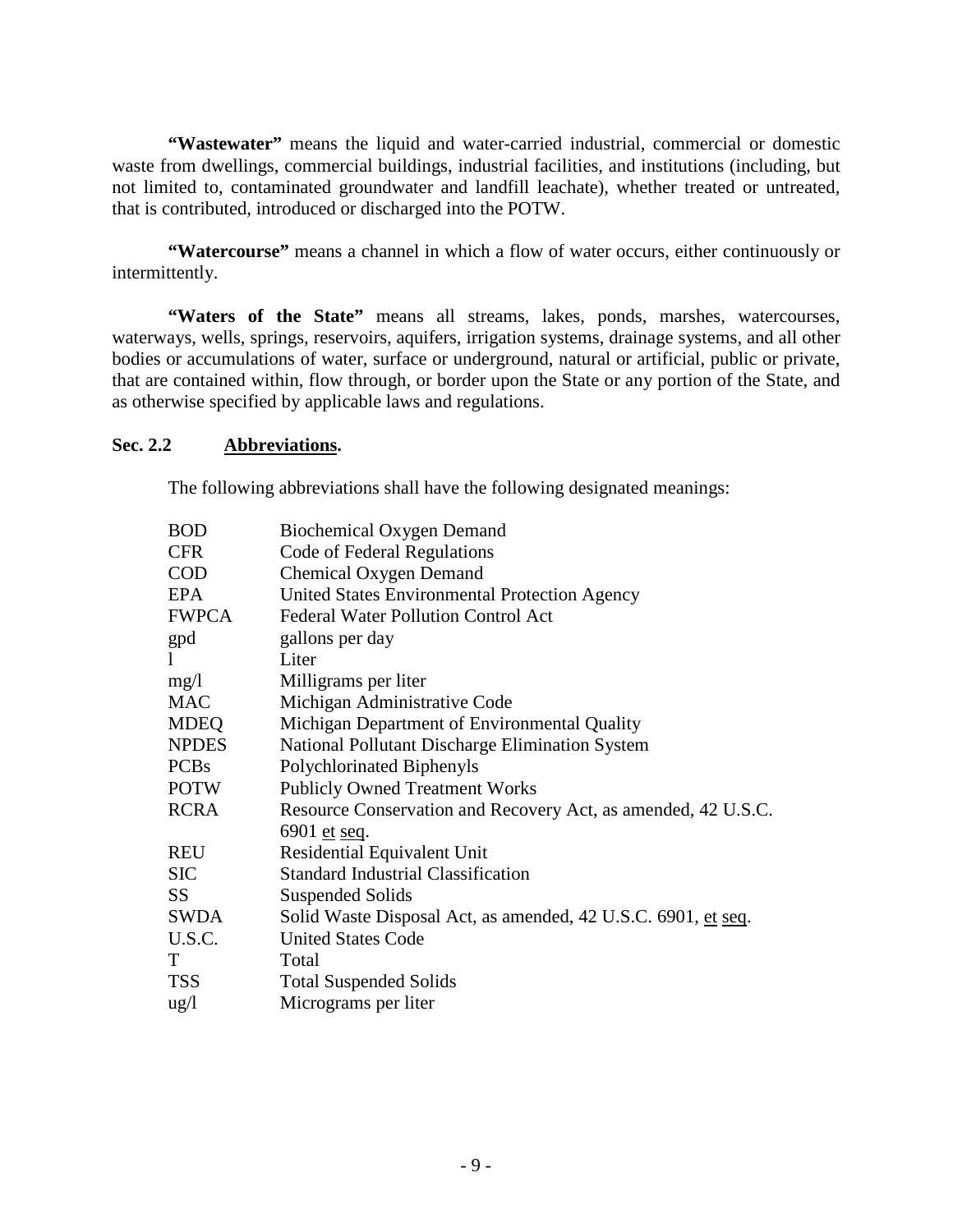### **ARTICLE 3 DISPOSAL OF SEWAGE AND WASTEWATER**

### **Sec. 3.1 Depositing Wastes Upon Public or Private Property.**

It shall be unlawful for any person to place, deposit, or permit to be deposited in any unsanitary manner upon public or private property within the Village, or in any area under the jurisdiction of the Village, any human or animal excrement, garbage, or other objectionable waste.

## **Sec. 3.2 Privies and Septic Tanks.**

Except as hereinafter provided, it shall be unlawful to construct or maintain any privy, privy vault, septic tank or septic system, cesspool, holding tank, or other facility intended or used for the disposal of sewage in any area to which the System is available, as "availability" is defined in this Ordinance.

## **Sec. 3.3 Sewage and Wastewater Discharges.**

Unless otherwise expressly permitted by applicable laws or regulations or authorized by the issuance of an NPDES permit:

(a) It shall be unlawful to discharge sewage, wastewater or pollutants to any waters of the state within the Village or in any area under the jurisdiction of the Village, either directly or through a Village storm sewer.

(b) It shall be unlawful to discharge unpolluted water of any kind, including, but not limited to, storm water, drainage water, groundwater, or industrial non-contact cooling water, except to sewers that are specifically designated as storm sewers; or to any waters of the state, either directly or through a Village storm sewer, complying with the applicable state and federal requirements.

### **Sec. 3.4 Connection to Public Sewer Required if Available; Time Limit.**

(a) The owner of any house, building, or property used for human occupancy, employment, recreation, or other purposes, situated within the Village, and abutting on any street, alley or right-of-way in which there is now located, or may in the future be located, an Available Public Sanitary Sewer is hereby required at the owner's expense to install suitable toilet facilities therein, and to connect the facilities directly with the proper Available Public Sanitary Sewer in accordance with the provisions of this Ordinance. Connection with the Public Sanitary Sewer System shall be required within ninety (90) days after the date of official notice to connect, if the Public Sanitary Sewer is available to the land in which sanitary sewage originates, or if connection is otherwise required by the County Health Department, or by another regulatory body, or by statute.

(b) Any septic tanks, cesspools, or similar wastewater disposal facilities which are abandoned or discontinued as required by this section shall, at the time of connection to the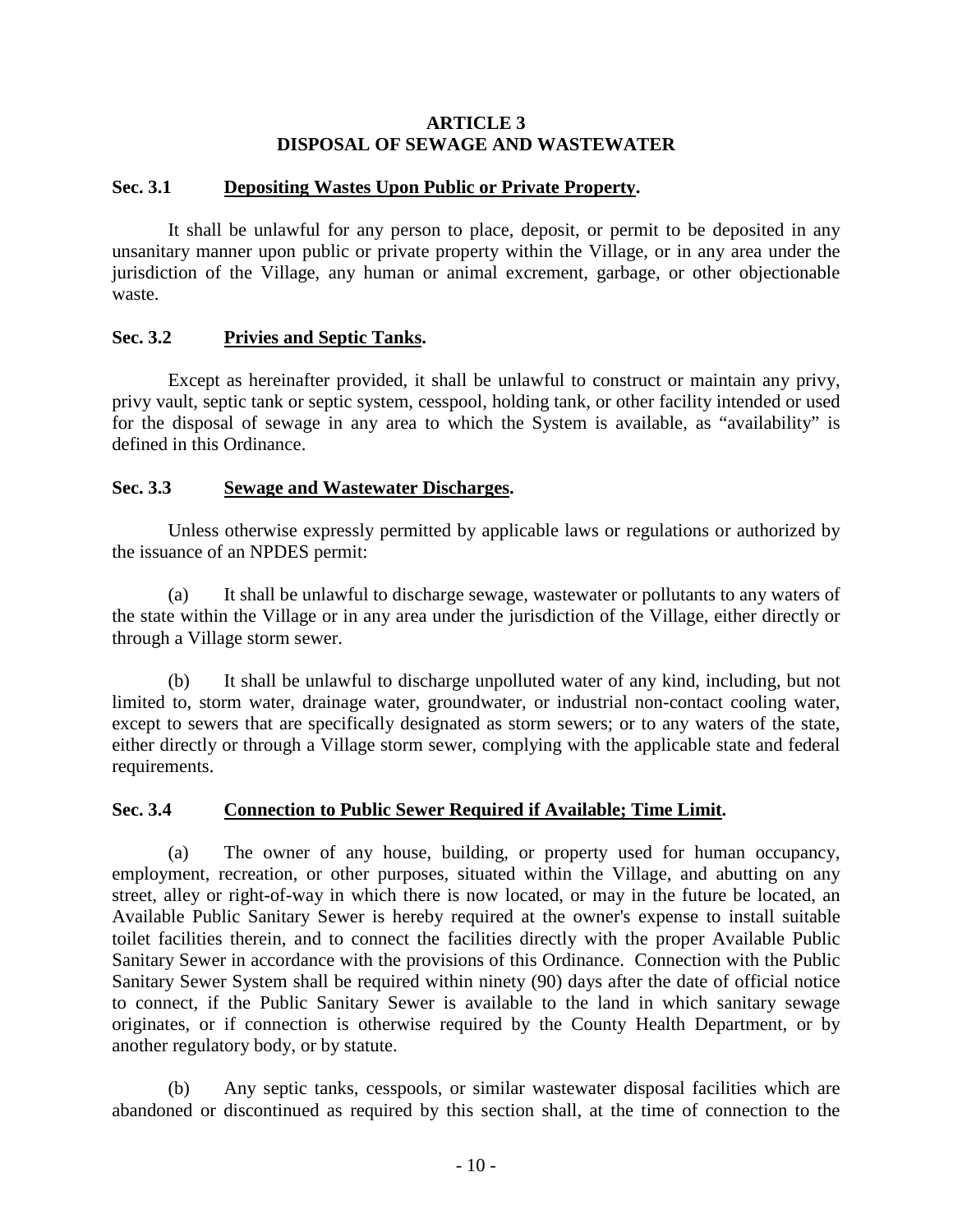public sewer, be emptied of wastes and either removed or filled with clean gravel, dirt or other suitable material to prevent collapse.

(c) Upon the failure to complete connection where to an Available Public Sanitary Sewer within the 90 day period provided in Subsection (a) above, the Village shall require the connection to be made forthwith after notice by first class mail or certified mail or posting on the property to the owners, occupants or persons having control of the property on which the structure is located. The notice shall give the approximate location of the Available Public Sanitary Sewer for connection of the structure involved and shall advise such persons of the requirements and the enforcement provisions of this Ordinance.

(d) If any structure in which sanitary sewage originates is not connected to an Available Public Sanitary Sewer within ninety (90) days after the date of mailing or posting of the written notice pursuant to Subsection (c) above, the Village, in addition to the remedies otherwise provided by this Ordinance, may bring an action for a mandatory injunction or order in the applicable Leelanau County court, to compel the owner to immediately connect to the Available Public Sanitary Sewer. The Village in one or more such actions may join any number of owners of structures to compel each owner to connect to the Available Public Sanitary Sewer.

(e) If the owner or occupant of property with a private sewage disposal system fails to connect to an Available Public Sanitary Sewer as provided by this Section, then the Village may take any action necessary to do so, charging all costs of compliance to the property owner or occupant of the property, and the charges shall become (and shall be collectible as) a lien on the property.

# **Sec. 3.5 Reserved.**

**Sec. 3.6 Reserved.**

# **Sec. 3.7 Additional Requirements.**

No statement contained in this article shall be construed to interfere with any additional requirements that may be imposed by the Village or other applicable authorities.

### **ARTICLE 4 BUILDING SEWERS AND CONNECTIONS TO THE PUBLIC SEWER**

### **Sec. 4.1 Public Sewer Connection Permit Required.**

No unauthorized person shall uncover, use, alter, disturb, or make any connections with or opening into any public sewer or appurtenance thereof without first obtaining a written public sewer connection permit from the Village.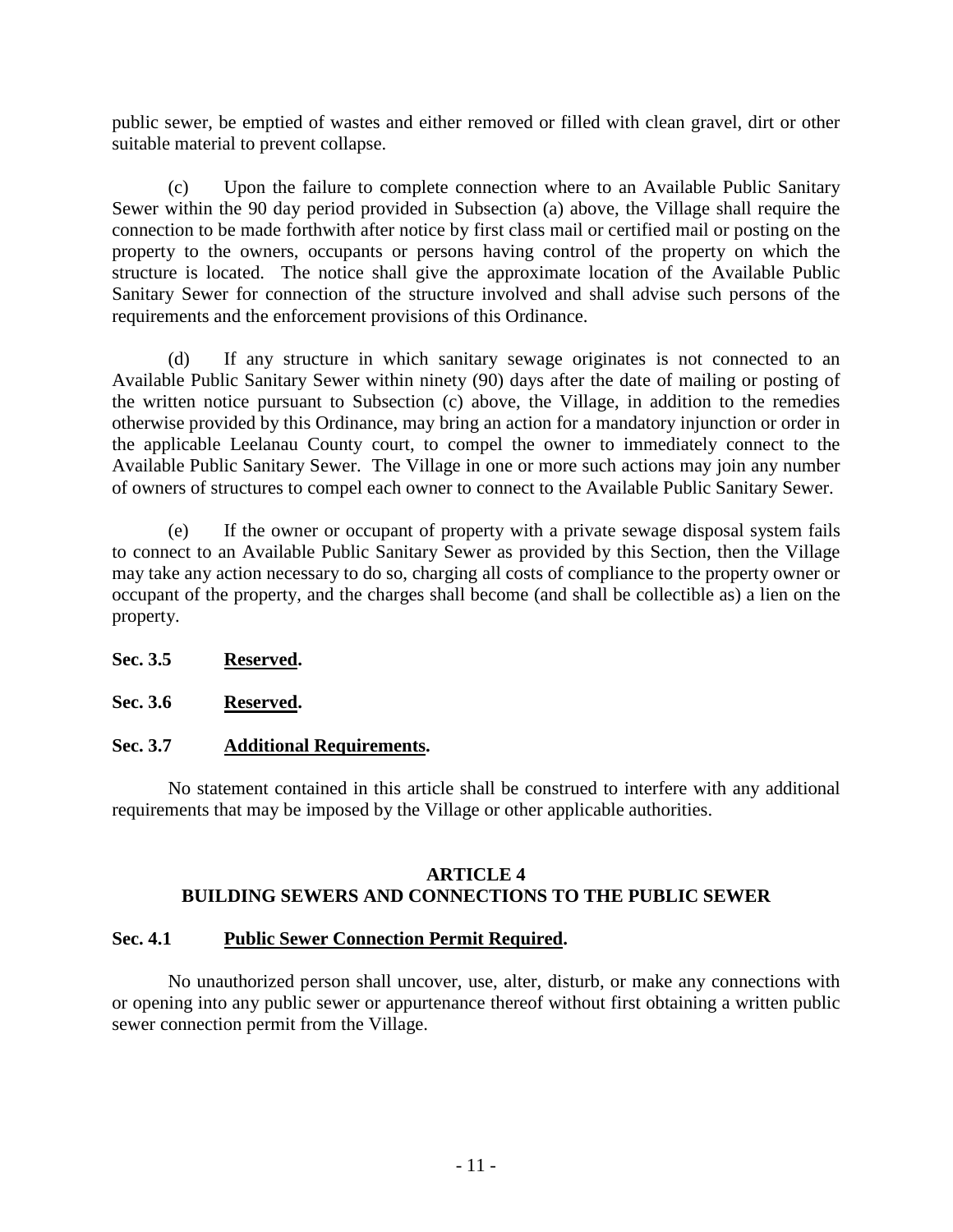## **Sec. 4.2 Application.**

The building owner or the owner's agent shall apply on a form furnished by the Village and pay the permit and inspection fee required by this section at the time the application is submitted. The permit application shall be supplemented by any plans, specifications, or other information considered necessary in the judgment of the Superintendent to administer this article. The permit and inspection fees for public sewer connection permits shall be as determined from time to time by resolution of the Village Council in an amount sufficient to reimburse the Village for administrative costs, review of plans and specifications and field inspections. The Village may deny a public sewer connection permit if the application for the permit shows that anticipated discharges will be harmful to the POTW or storm sewer, will violate the provisions of this ordinance, or in any other way will hamper the operation of the POTW.

# **Sec. 4.3 Costs, Expenses and Liability.**

All costs, expenses and liability incident to the installation, inspection, repair, maintenance, replacement and connection of the building sewer to the Public Sanitary Sewer System shall be borne by the owner. The owner shall indemnify and save harmless the Village from any loss or damage that may directly or indirectly be occasioned by the installation of the building sewer. However, with regard to pressurized systems (which require a grinder pump and tank), the owner may elect, at the time application is made for connection, to have the Village install the building sewer line from, and including, the grinder pump and tank to the public sewer. In such event, the Village shall assume responsibility not only for the cost of the installation, but also the cost and responsibility for repair, inspection, maintenance, and replacement of that portion of the building sewer at no additional charge to the owner. In such event, the election will be made in writing and will authorize the Village to enter the owner's property for purposes of carrying out the aforesaid functions. In the event the owner does not elect to have the above defined portion of the pressurized building sewer line installed by the Village, the owner will assume all costs of installation, inspection, repair, replacement, and maintenance of the entire building sewer, including the grinder pump and tank.

### **Sec. 4.4 Separate Sewer for Every Building; Exception.**

A separate independent building sewer shall be provided for every building. However, where one building stands at the rear of another on an interior lot and no private sewer is available or can be constructed to the rear building through an adjoining alley, court, yard, or driveway, the building sewer from the front building may be extended to the rear building and the whole considered as one building sewer, if the extension conforms with the adopted plumbing code standards. The Village assumes no responsibility for damage caused by or resulting from any single building sewer which serves more than one building.

### **Sec. 4.5 Existing Building Sewers.**

Existing building sewers may be used in connection with new buildings only when they are found, on examination and test by the Plumbing Inspector, or an authorized representative, to meet all requirements of this ordinance and applicable plumbing code standards.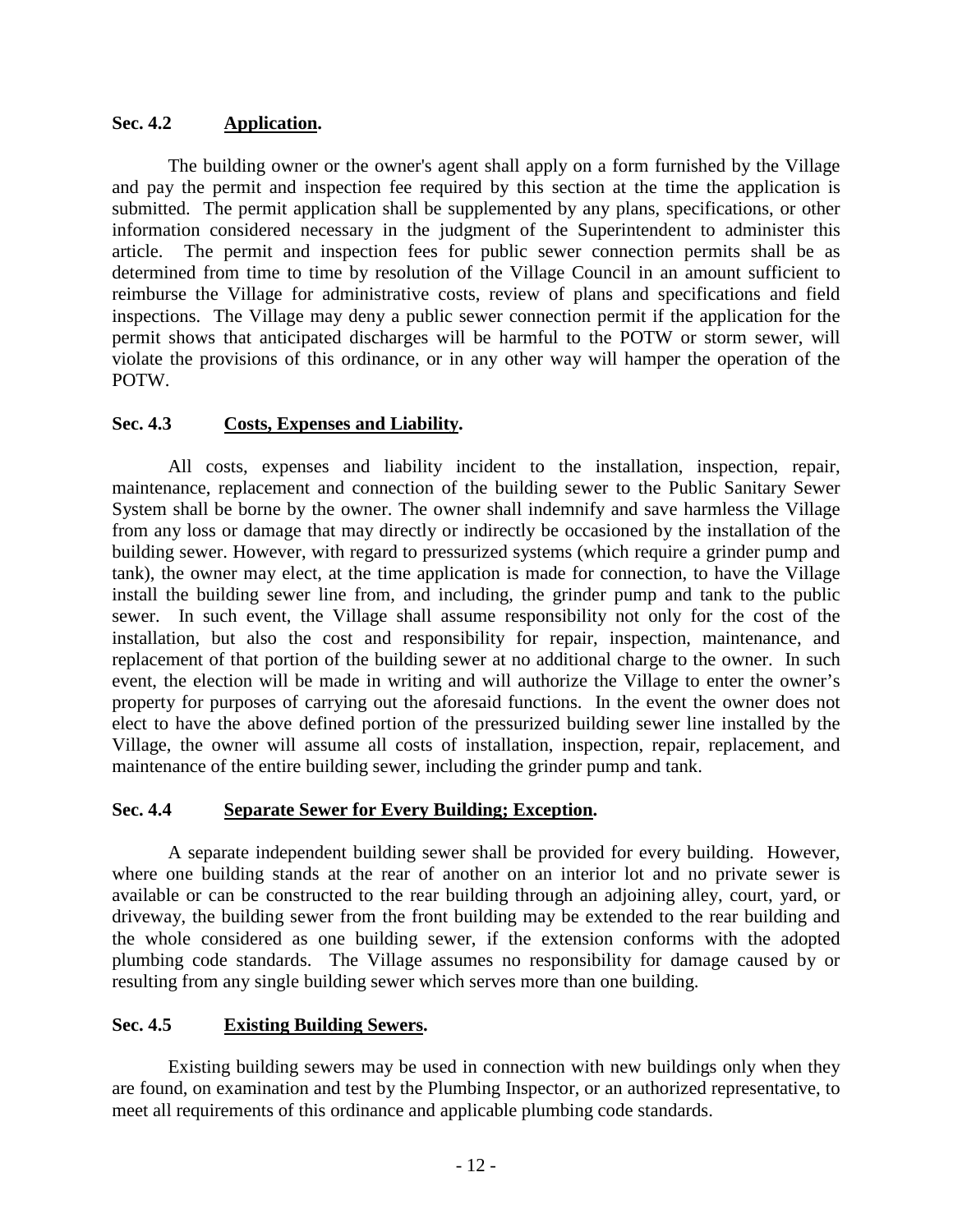# **Sec. 4.6 Applicable Code Provisions, Regulations.**

The size, slope, alignment, materials of construction of a building sewer, and the methods to be used in excavating, placing the pipe, jointing, testing and backfilling the trench, shall all conform to the requirements of the building and plumbing codes, or other applicable rules and regulations of the Village, or other Authority having jurisdiction on the matter. In the absence of code provisions or in amplification thereof, the materials and procedures set forth in appropriate specifications of the American Society for Testing Materials (A.S.T.M.) and the Water Environment Federation (W.E.F.) shall apply.

# **Sec. 4.7 Elevation.**

Whenever possible, the building sewer shall be brought to the building at an elevation below the basement floor. In all buildings in which any building drain is too low to permit gravity flow to the public sewer, sewage carried by the building drain shall be lifted by an approved means and discharged to the building sewer at the expense of the building owner.

# **Sec. 4.8 Connection of Surface Runoff or Groundwater Prohibited.**

No person shall make connection of roof down spouts, exterior foundation drains, areaway drains, or other sources of surface runoff or groundwater to a building sewer or building drain which in turn is connected directly or indirectly to a POTW without the prior written permission of the Superintendent.

# **Sec. 4.9 Connection Into Public Sewer.**

The connection of the building sewer into the public sewer shall conform to the requirements of the building and plumbing code or all other applicable laws, rules, regulations, orders and directives, or the procedures set forth in appropriate specifications, which shall require that the connections shall be made gas-tight and water-tight and shall be verified by proper testing. Any deviation from the prescribed procedures and materials must be approved in writing by the Superintendent, or an authorized representative, before installation.

# **Sec. 4.10 Inspection and Connection.**

The applicant for the public sewer connection permit shall notify the Superintendent when the building sewer is ready for inspection and connection to the public sewer. The connection shall be made under the supervision of the Superintendent, or an authorized representative.

# **Sec. 4.11 Excavations; Conditions of Work.**

All excavating for building sewer installation shall be adequately guarded with barricades and lights so as to protect the public from hazard. Streets, sidewalks, parkways, and other public property disturbed in the course of the work shall be restored in a manner satisfactory to the Village.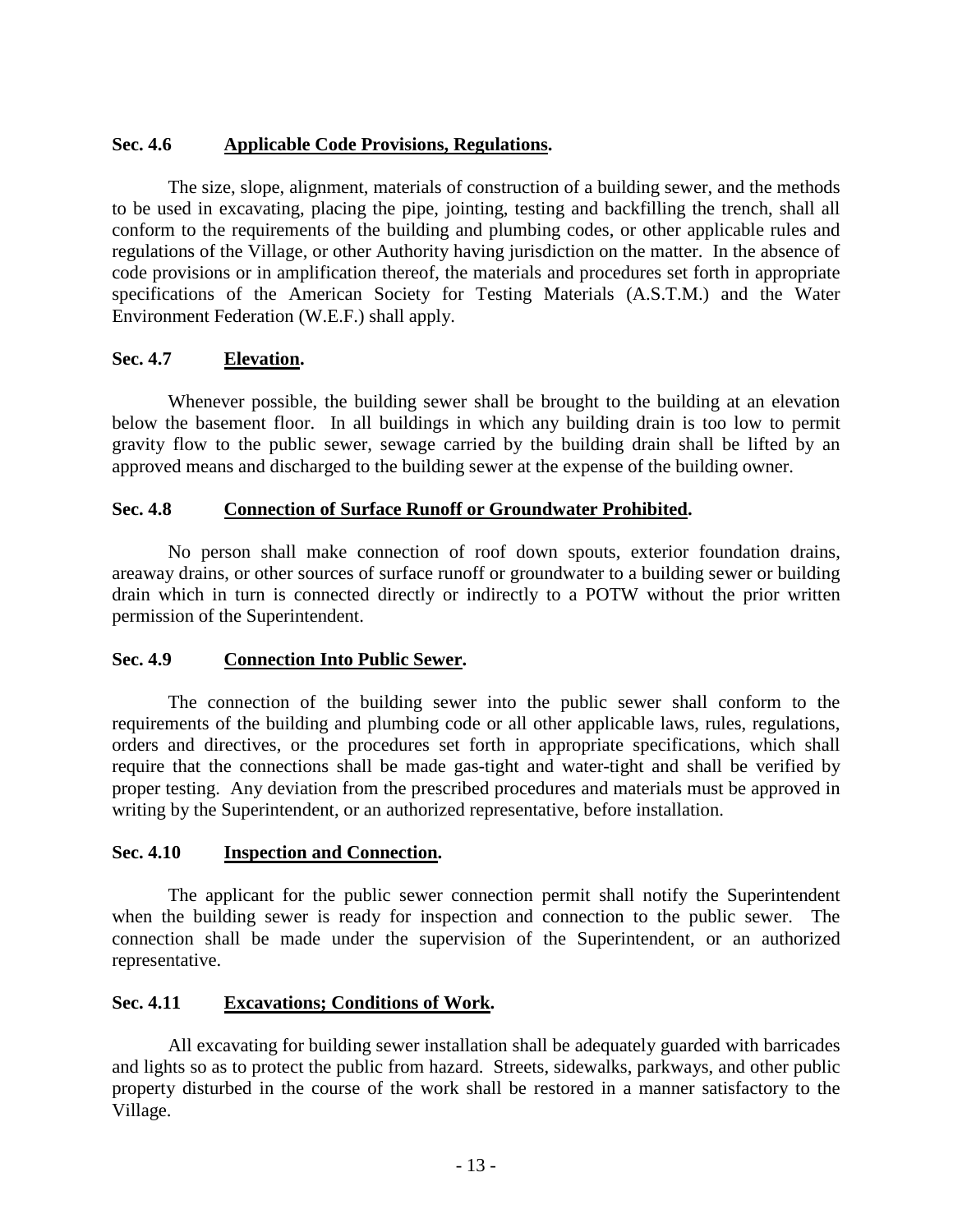## **Sec. 4.12 Interceptors.**

(a) Grease, oil, and sand interceptors shall be provided when, in the opinion of the Superintendent, they are necessary for the proper handling of liquid wastes containing grease in excessive amounts, or any flammable wastes, sand, or other harmful ingredients; except that such interceptors shall not be required for private living quarters or dwelling units. All interceptors shall be of a type and capacity approved by the Superintendent, and shall be located as to be readily and easily accessible for cleaning and inspection.

(b) Required grease, oil and sand interceptors shall be maintained by the building owner, at his expense, and shall be in continuously efficient operation at all times. The owner shall maintain records, subject to review by the Village, showing the dates and means of disposal of materials collected in required interceptors. Any removal and handling of collected materials from required interceptors must be performed by currently licensed waste disposal firms. Failure to maintain a required interceptor in continuously efficient operation at all times is a violation of this Ordinance, subject to fine as provided by this Ordinance, plus liability to the Village for costs for damage (on or off the premises) resulting from such failure.

## **Sec. 4.13 Capacity.**

No connections to the Public Sanitary Sewer System will be allowed unless there is capacity available (in terms of concentration, mass, flow or other parameter) as determined by the Village, in downstream sewers, pump stations, interceptors, forcemains and the POTW treatment plant, including capacity for removal of BOD, suspended solids, or other pollutants.

## **ARTICLE 5 EXTENSIONS TO SYSTEM**

### **Sec. 5.1 Village Extensions.**

The Village may extend public sewers under any of the following circumstances:

(a) After approval of the Village Council, the Village may extend public sewers to complete or expand the existing POTW to protect the health, safety and welfare of its citizens. Property owners may be specially assessed in accordance with applicable law.

(b) At the request of citizens for the Village to extend the sewer, by petition containing the signatures of a majority of the property owners along both sides of the sewer route.

(c) At the request of a private developer for the Village to extend public sewers to and through the property of the developer, if the developer advances to the Village the total costs of the project as estimated and approved by the Village Engineer. Applicable fees pursuant to Article 7 for all REUs shall be paid at the time of connection to the sewer. If there are properties that will benefit from the extension of the sewer, the contractor may be refunded accordingly per contractual agreement.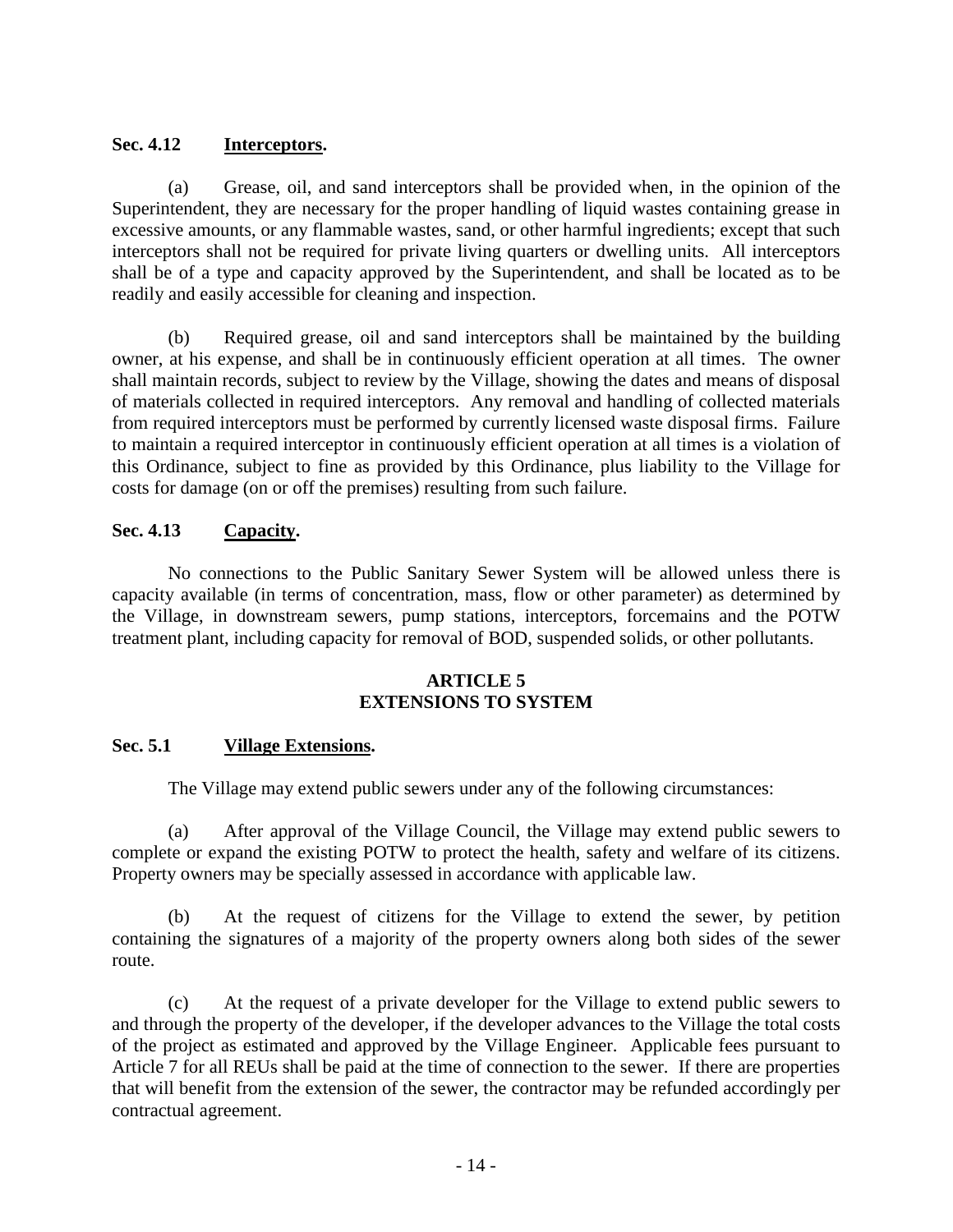## **Sec. 5.2 Private Extensions.**

A private developer may extend the POTW at the private developer's expense following written approval of the Village and the Village Engineer. Ownership of the POTW extension shall revert to the Village following completion of construction, testing and approval by the Village Engineer and acceptance by the Village Council. The private developer shall reimburse the Village for the cost of its testing and approval of any such sewer extensions.

#### **ARTICLE 6 DISCHARGE TO THE POTW - PROHIBITIONS, LIMITATIONS AND REQUIREMENTS**

### **Sec. 6.1 General Discharge Prohibitions.**

No user shall discharge or cause to be discharged into the POTW, directly or indirectly, any pollutant(s) which causes Pass Through or Interference. This general prohibition, and the specific discharge prohibitions in section 6.2 of this article shall apply to every user whether or not the user is subject to other pretreatment standards or requirements.

#### **Sec. 6.2 Specific Discharge Prohibitions.**

No user shall discharge or contribute to the POTW, directly or indirectly, any of the pollutants, substances, or wastewater as provided by this subsection. This subsection sets forth the minimum requirements for users' discharges to the POTW. Additional or more restrictive requirements may be required of particular users as otherwise authorized or required by this Ordinance or other applicable laws and regulations.

| (a) | Parameter | <b>Instantaneous Maximum Concentration</b>                                                                                                                                                                                                                                                                                                                                                                                                                                                                                                                                                                                                                                                                                                                         |
|-----|-----------|--------------------------------------------------------------------------------------------------------------------------------------------------------------------------------------------------------------------------------------------------------------------------------------------------------------------------------------------------------------------------------------------------------------------------------------------------------------------------------------------------------------------------------------------------------------------------------------------------------------------------------------------------------------------------------------------------------------------------------------------------------------------|
|     | Mercury   | Nondetect. Any discharge of mercury at or above<br>the detection limit is a specific violation of this<br>ordinance. The detection limit shall be established<br>pursuant to the procedure for determination of the<br>method detection limit ("MDL") as set forth in<br>section 3(a) of Appendix B of 40 CFR part 136.<br>The MDL study used to determine the MDL shall<br>be made available to the POTW immediately upon<br>request. The detection limit shall not exceed 0.2<br>$\mu$ g/l, unless a higher detection limit is approved by<br>the POTW because of sample matrix interference.<br>Mercury sampling procedures, preservation and<br>handling, and analytical protocol for compliance<br>monitoring shall be in accordance with EPA<br>method 245.1 |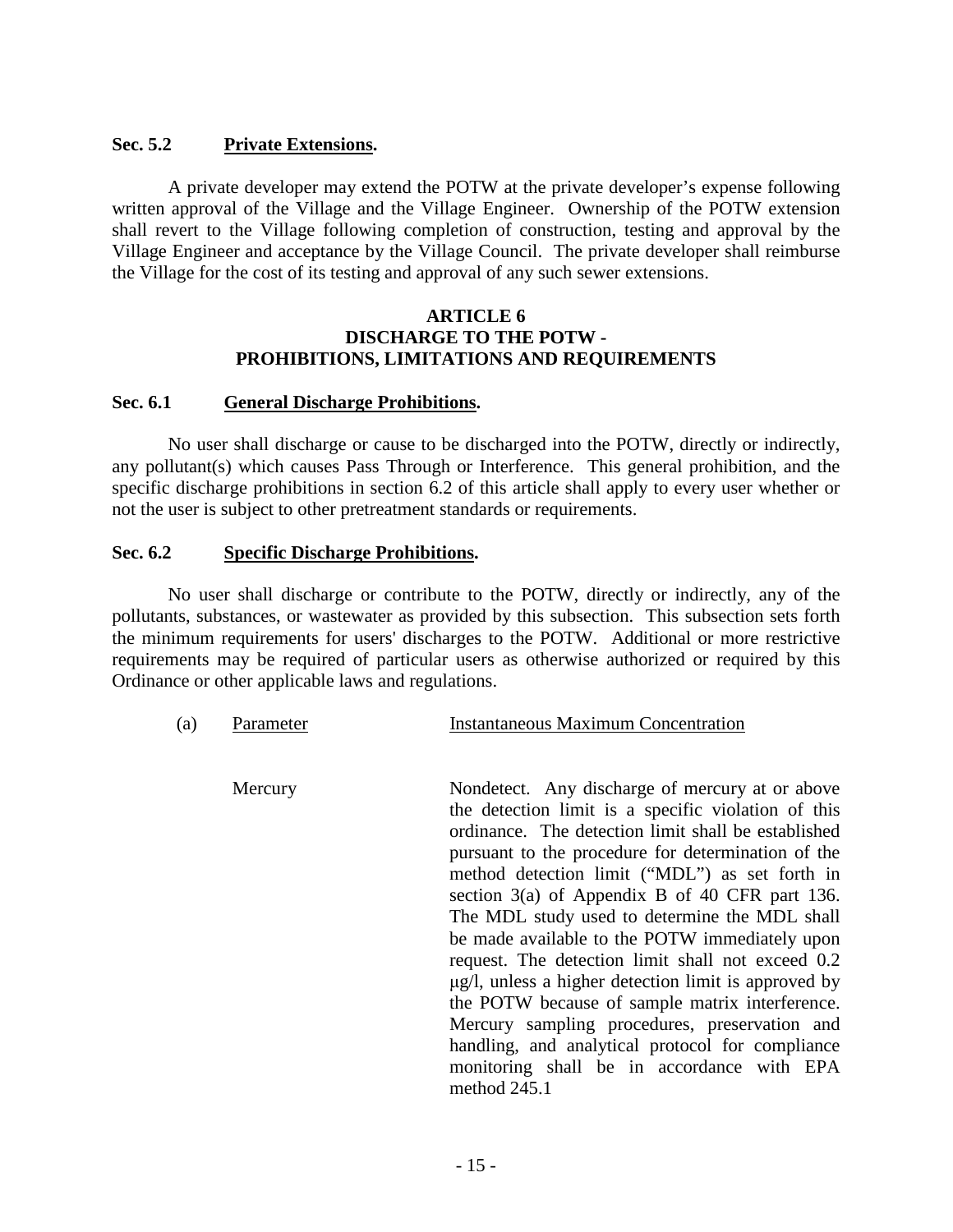PCBs (T) Nondetect. Any discharge of PCBs at or above the detection limit is a specific violation of this ordinance. The detection limit shall be established pursuant to the procedure for determination of the method detection limit ("MDL") as set forth in section 3(a) of Appendix B of 40 CFR part 136. The MDL study used to determine the MDL shall be made available to the POTW immediately upon request. The detection limit shall not exceed 0.1 μg/l, unless a higher detection limit is approved by the POTW because of sample matrix interference. PCB sampling procedures, preservation and handling, and analytical protocol for compliance monitoring shall be in accordance with EPA method 608. Total PCBs is defined as the sum of any identified Aroclors, including, but not limited to, Aroclors 1242, 1248, 1254 and 1260. In addition, any detected Aroclor-specific measurements shall be reported.

(b) Pass Through/Interference. Any pollutant, including oxygen demanding pollutants (BOD, etc.) released in a discharge at a flow rate and/or pollutant concentration which will cause Pass Through or Interference at POTW.

(c) Color. Color, as from, but not limited to, dyes, inks, and vegetable tanning solution, shall be controlled to prevent light absorbency which would interfere with treatment plant processes or that prevent analytical determinations.

(d) Fire/Explosion Hazard. Liquids, solids or gases that, by reason of their nature or quantity, may either alone or by interaction with other substances create a fire or explosion hazard or be injurious in any other way to the POTW or to the operation of the POTW, including, but not limited to, waste streams with a closed cup flashpoint of less than 140 degrees Fahrenheit (60 degrees Centigrade) using the test methods specified in 40 CFR 261.21.

(e) Garbage. Garbage not properly shredded.

(f) Grease, Oils, Fat, Etc. Solvent extractibles, including, without limitation, oil, grease, wax, or fat, whether emulsified or not, in excess of 50 mg/l (daily maximum or monthly average); or other substances that may solidify or become viscous (with a viscosity of 110% of water) at temperatures between 32E Fahrenheit and 150E Fahrenheit in amounts that may cause obstruction to the flow in sewers or other interference with the operation of the POTW.

(g) Oils Causing Interference or Pass Through. Petroleum oil, non-biodegradable cutting oil, or products of mineral oil origin in amounts that will cause Interference or Pass Through.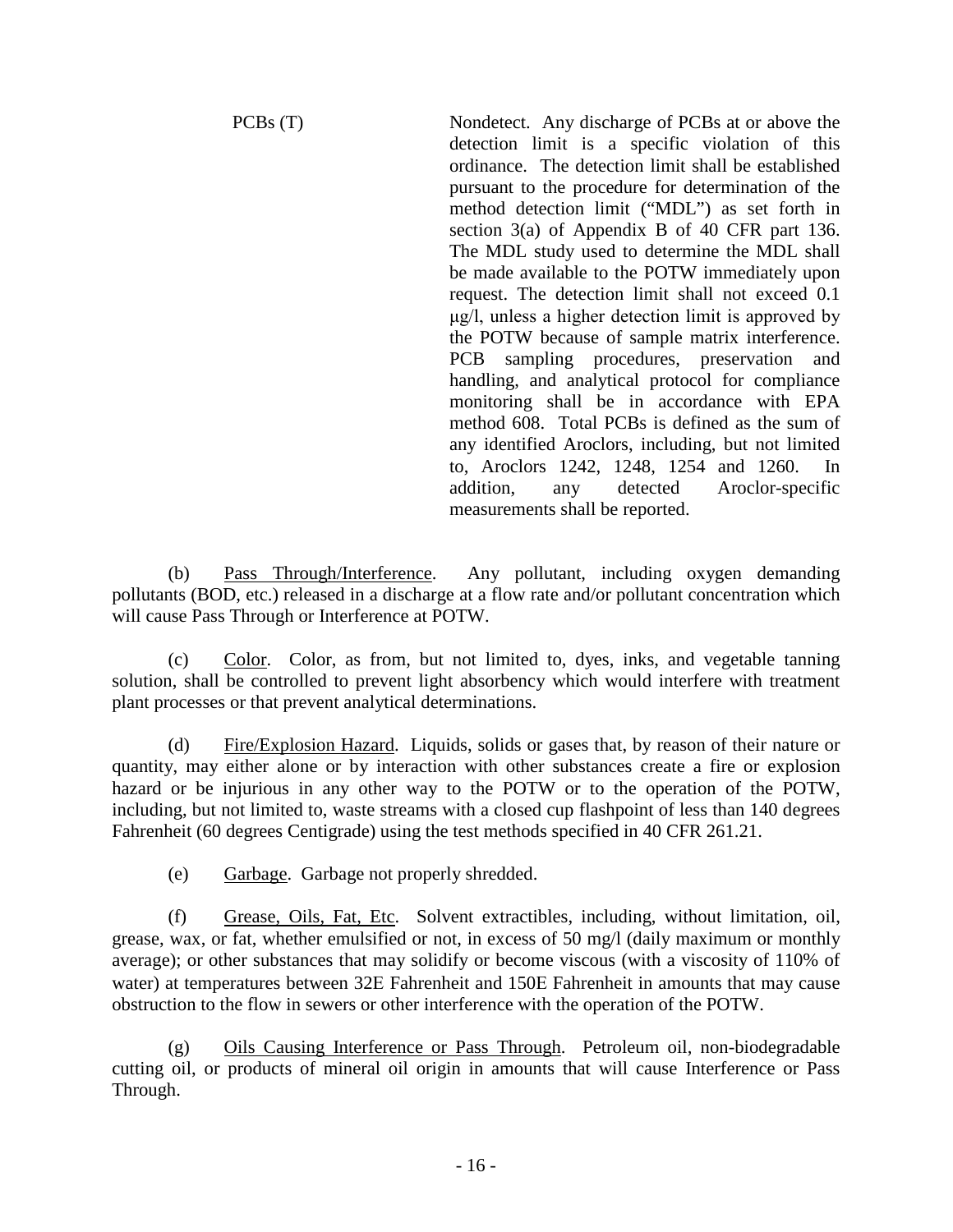(h) Inert Suspended Solids. Inert suspended solids (including, but not limited to, Fuller's earth, lime slurries, and lime residues) or dissolved solids (including, but not limited to, sodium chloride and sodium sulfate) in unusual concentrations.

(i) Solid, Insoluble, or Viscous Substances. Solid, insoluble, or viscous substances that may cause obstruction to the flow in a sewer or otherwise may impair or result in interference with the operation of the POTW including, but not limited to, grease; improperly shredded garbage; animal guts or tissues; paunch manure; bones; hair; hides or fleshings; entrails; whole blood; feathers; ashes; cinders; sand; spent lime; stone or marble dust; metal; glass; straw; shavings; grass clippings; leaves; rags; spent grains; spent hops; wastepaper; wood; plastics; gas; tar; asphalt residues; residues from refining or processing of fuel or lubricating oil; mud; or glass grinding or polishing wastes.

(j) Soluble Substances. Soluble substances in a concentration that may increase the viscosity to greater than 10% over the viscosity of the water or in amounts that will cause obstruction to the flow in the POTW resulting in Interference.

(k) Noxious or Malodorous Liquids, Gases, or Solids. Noxious or malodorous liquids, gases, or solids (including, but not limited to, hydrogen sulfide, sulphur dioxide, or oxides of nitrogen, and other substances) that either singly or by interaction with other wastes are sufficient to create a public nuisance or hazard to life or are sufficient to prevent entry into the sewers for maintenance and repair.

(l) Toxic Gases, Vapors or Fumes. Pollutants which result in the presence of toxic gases, vapors or fumes within the POTW in a quantity that may cause acute worker health and safety problems or danger to the general public.

(m) Toxic Pollutants. Wastewater containing toxic pollutants in sufficient quantity, either singly or by interaction with other pollutants, to injure or interfere with any wastewater treatment process, constitute a hazard to humans or animals, create a toxic effect in the receiving waters of the POTW, or to exceed the limitation set forth in an applicable categorical pretreatment standard.

(n) Corrosive Wastewater/pH. Wastewater or pollutants having a pH less than 5.0, or wastewater having any other corrosive property capable of causing damage or hazard to structures, equipment, and/or personnel of the POTW.

(o) Substances Causing Violation of NPDES Permit or Water Quality Standards. Any substance that will cause the POTW to violate its NPDES permit or the receiving water quality standards.

(p) Radioactive wastes. Radioactive wastes or isotopes of a half-life or concentration which may exceed limits established by applicable state and federal regulations.

(q) Temperature. Wastewater having a temperature that will inhibit biological activity in the POTW resulting in interference, or heat in such quantities that the temperature at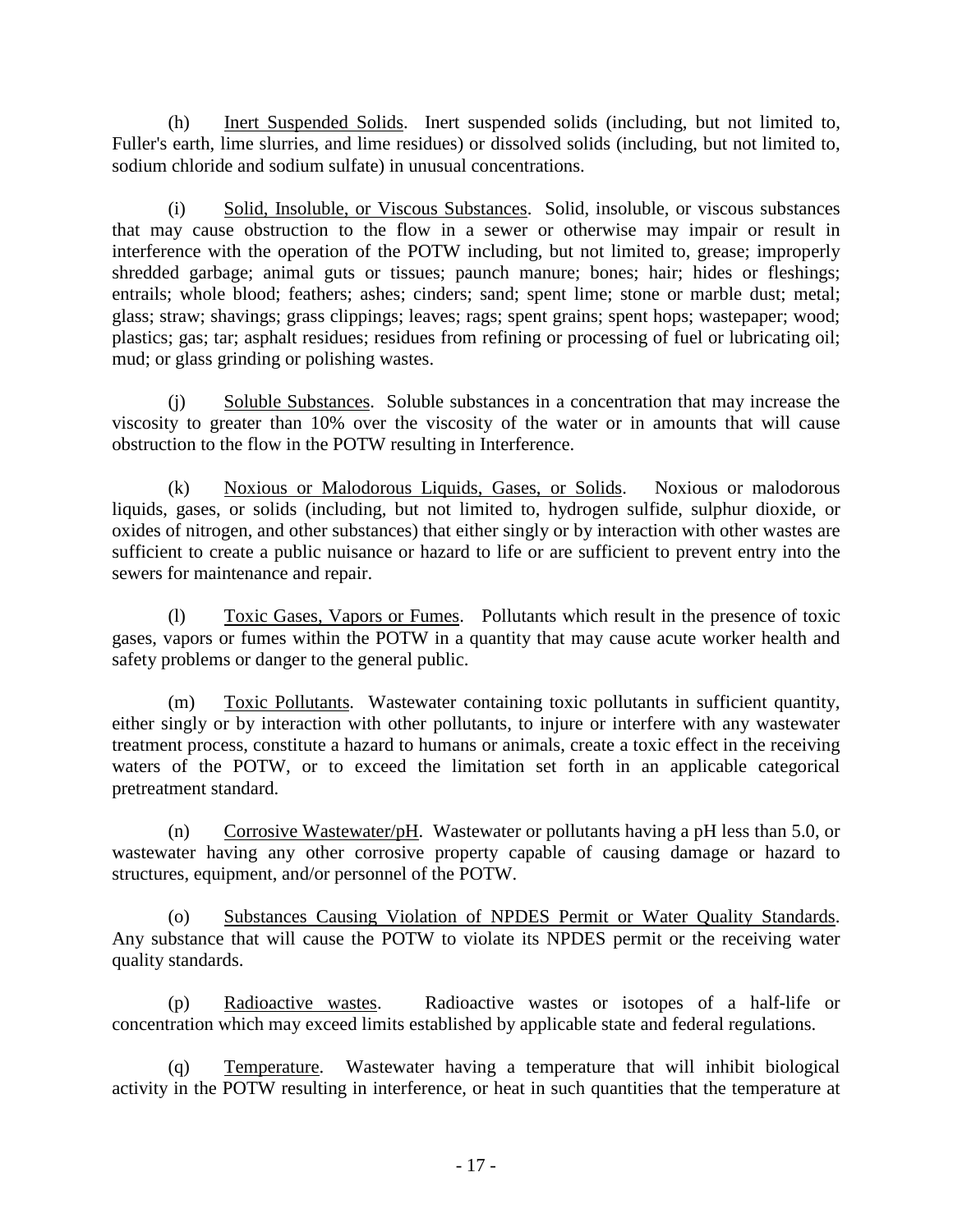the POTW treatment plant exceeds 104Ε Fahrenheit (40Ε Celsius). No discharge to the POTW shall have a temperature less than 32Ε Fahrenheit or greater than 150Ε Fahrenheit.

(r) Interference With Sludge Reclamation, Reuse or Disposal. Any substance that may cause the POTW's effluent or any other product of the POTW such as residues, sludges, or scums, to be unsuitable for reclamation, reuse or disposal, or otherwise interfere with the reclamation, reuse, or disposal process. In no case shall a substance discharged to the POTW cause the POTW to be in non-compliance with sludge use or disposal criteria, guidelines or regulations developed under section 405 of the Act; under the Solid Waste Disposal Act (SWDA) (including Title II, more commonly referred to as RCRA, and including State regulations contained in any State sludge management plan prepared pursuant to Subtitle D of the SWDA); the Clean Air Act; the Toxic Substances Control Act; the Marine Protection, Research, and Sanctuaries Act; or any more stringent state or local regulations, as applicable.

(s) Excess Foam. Any pollutant that results in excess foaming during the treatment process. Excess foaming is any foam which, in the opinion of the Superintendent, is a nuisance in the treatment process.

(t) Trucked or Hauled Pollutants. Any trucked or hauled pollutants.

(u) Unpolluted Water, Non-Contact Cooling Water, Etc. Any unpolluted water, noncontact cooling water, storm water, surface water, groundwater, roof runoff or subsurface drainage, except as otherwise expressly permitted by applicable law or regulation, and subject to the prior written permission of the Village.

(v) Medical or Infectious Wastes. Any medical or infectious wastes, as defined by part 138 of the Public Health Code, Act No. 368 of the Public Acts of 1978, MCL 333.13801 to 333.13831.

(w) Contaminated Groundwater or Landfill Leachate. Any contaminated groundwater or landfill leachate determined by the Superintendent to have a reasonable potential to adversely affect the operation of the POTW, to result in Pass Through or Interference, or to violate any pretreatment standard or requirement.

(x) Additional Prohibited Pollutants, Substance and Wastewater. Any pollutant, substance, or wastewater that, either directly or indirectly:

(1) creates a chemical reaction with any materials of construction to impair the strength or durability of sewer mains and structures;

(2) causes a mechanical action that will damage or destroy sewer mains and structures;

- (3) impedes or restricts the hydraulic capacity of the POTW;
- (4) interferes with normal inspection or maintenance of sewer structures.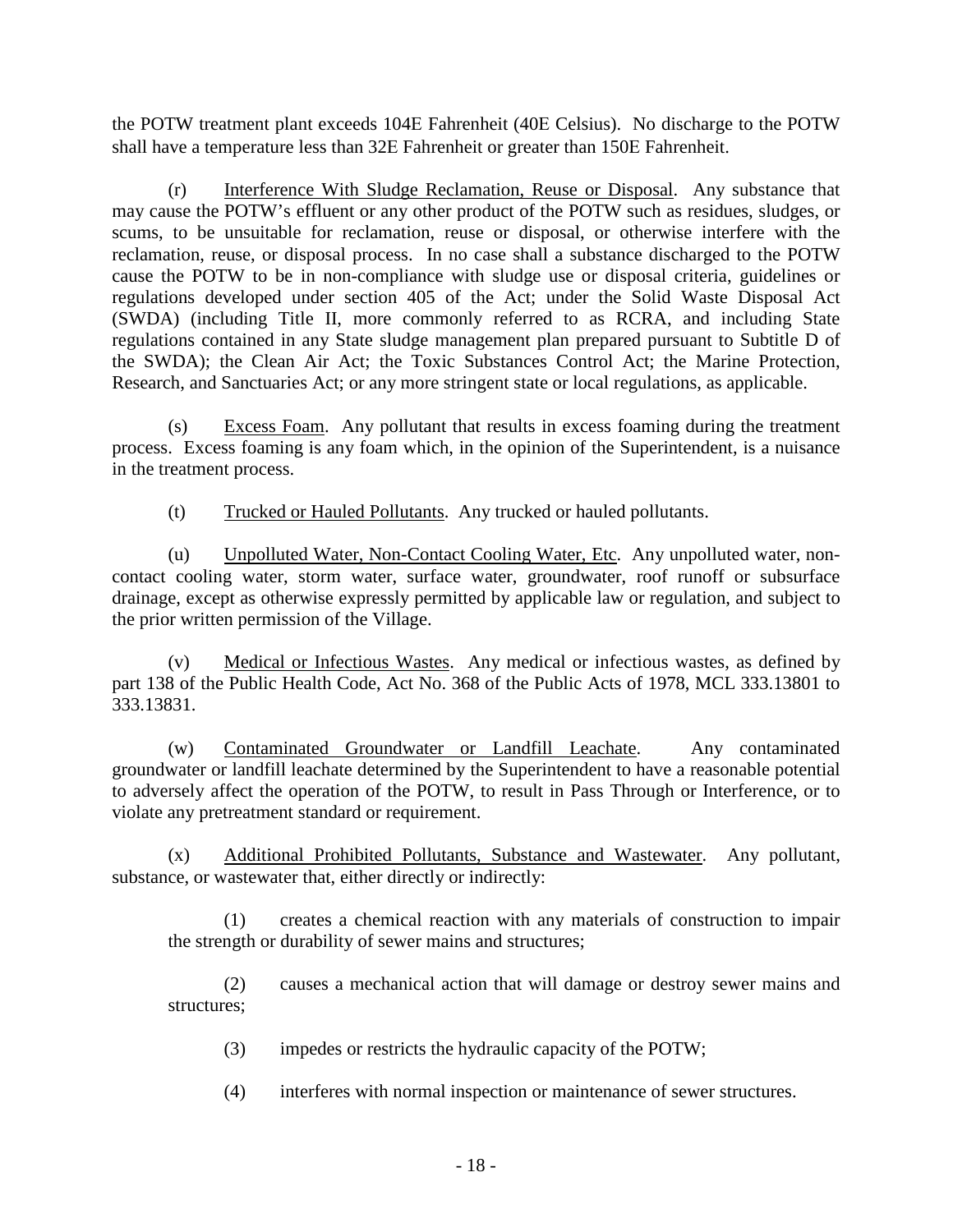(5) places unusual demands upon the wastewater treatment equipment or processes by biological, chemical or physical means; or

(6) causes a hazard to human life or creates a public nuisance.

# **Sec. 6.3 Preliminary Treatment Facilities**

The admission into the public sewers of any waters or waste containing any quantity of substances having the characteristics described in Section 6.2 or having a daily average flow greater than five percent (5%) of the average daily wastewater flow of the Village, shall be subject to the review and approval of the Village. Where necessary in the opinion of the Village, the owner shall provide, at his expense, such preliminary treatment as may be necessary to reduce objectionable characteristics or constituents to within the maximum limits provided for in Section 6.2 or control the quantities and rates of discharge of such waters or waste. Plans, specifications and any other pertinent information relating to proposed preliminary treatment facilities shall be submitted for approval of the Village and/or MDEQ, and no construction of such facility shall be commenced until said approvals are obtained in writing.

# **Sec. 6.4 Maintenance of Preliminary Treatment Facilities**

Where preliminary treatment facilities are provided for any waters or waste, they shall be maintained in satisfactory and effective operation by the owner at his expense.

# **Sec. 6.5 Right to Refuse or Condition Discharge.**

The Superintendent may refuse to accept, or may condition its acceptance of, all or any portion of any proposed or existing discharge to the POTW, regardless of whether or not a wastewater discharge permit has been issued, if the Superintendent determines that the discharge has a reasonable potential to adversely affect the operation of the POTW; result in Pass Through or Interference; cause the POTW to violate its NPDES permit; or if the impacts of the discharge on the POTW or the POTW's discharge are uncertain or unknown (because, for example, no local limits or headworks analysis has been conducted for particular pollutants in the discharge). If the Superintendent denies any user permission to commence or continue all or any portion of a discharge to the POTW, the user shall refrain from commencing to discharge or shall immediately terminate the discharge to the POTW and shall not thereafter recommence discharge without written authorization from the Superintendent. Similarly, if the Superintendent denies any user permission to commence or continue all or any portion of a discharge to the POTW except subject to conditions determined necessary and appropriate by the Superintendent, the user shall refrain from commencing or continuing the discharge except in full compliance with those conditions.

# **Sec. 6.6 Authority for Control of Discharges to the POTW.**

If any user discharges, or proposes to discharge wastewaters or pollutants to the POTW which are prohibited or limited by this ordinance, the Superintendent may take any action as authorized by this Ordinance or other applicable law or regulation to assure and require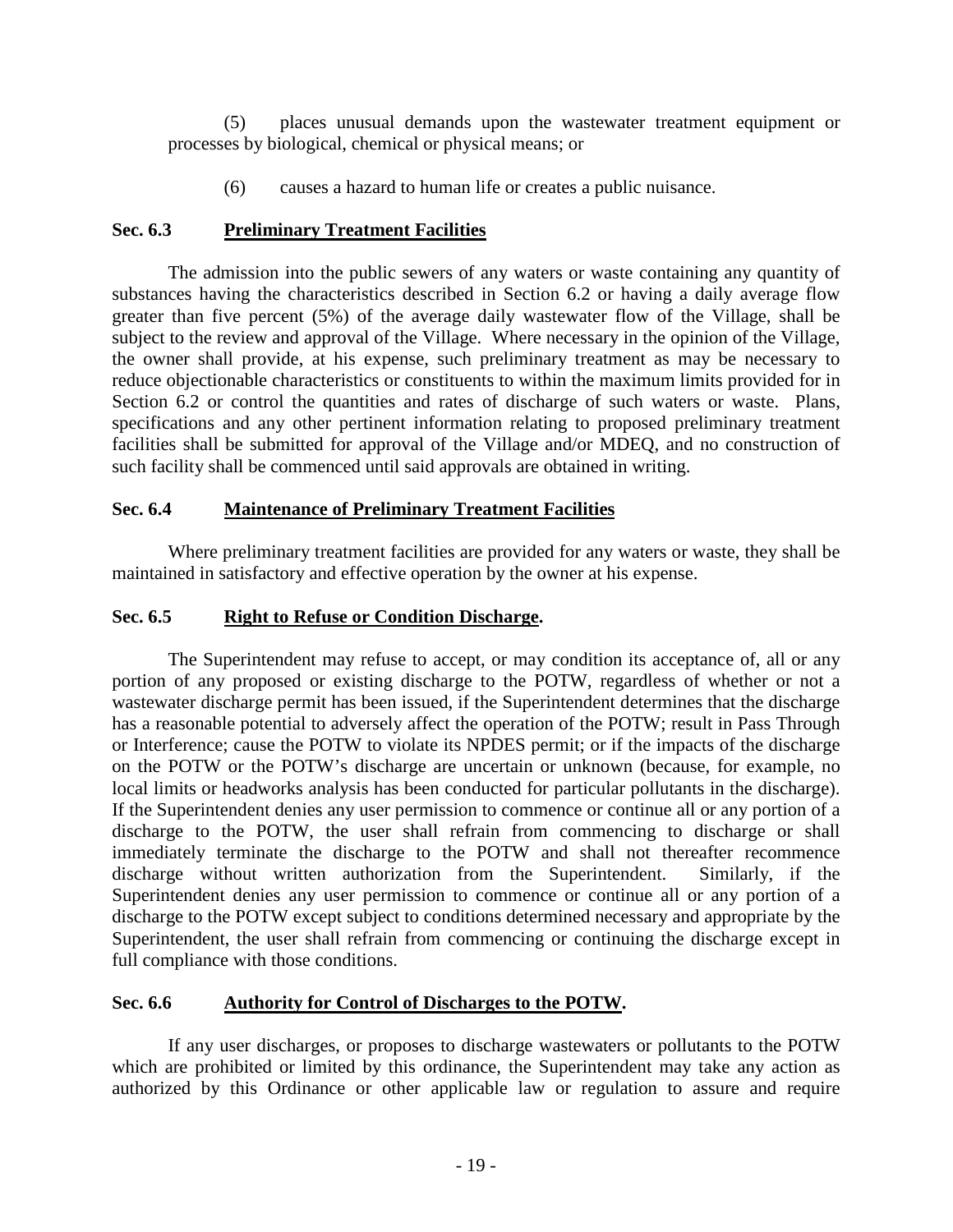compliance with the provisions of this Ordinance, including, but not limited to, the issuance of orders, the imposition of surcharges, and the assessment of fines and penalties.

### **ARTICLE 7 FEES AND CHARGES**

The procedure for the establishment of rules and standards regarding fees and charges related to the System and/or to the collection of revenues from the System, is set forth in a separate Ordinance to be known as the "Village of Northport Sewer Rates and Charges Ordinance of 2007".

### **ARTICLE 8 ADMINISTRATION AND ENFORCEMENT**

### **Sec. 8.1 Operation and Management of POTW (or an Authority).**

(a) The operation, maintenance, alteration, repair and management of the POTW shall be under the supervision and control of the Village. The Village may employ additional persons as necessary or advisable to carry out the efficient management and operations of the system and may make any rules, orders and regulations as determined necessary by the Village to assure the efficient management and operation of the system, including the setting of rates, surcharges, fees, penalties, fines, or other charges, for the use of the POTW.

(b) To the extent the Village contracts with an Authority, or other legal entity, relating to the acquisition, construction, improvement, enlargement, extension, operation, maintenance, or financing of the system, such authority, if authorized by subsequent resolution of the Village Council, shall have the same powers as afforded the Village in this Ordinance.

### **Sec. 8.2 Powers of Superintendent.**

The Superintendent is empowered, either directly or through authorized representatives, to:

(a) Supervise the implementation of this Ordinance.

(b) Make inspections and tests of existing and newly installed, constructed, reconstructed, or altered sampling, metering, or pretreatment equipment to determine compliance with the provisions of this Ordinance.

(c) Make recommendations to the Village for amendments to this Ordinance as required or as necessary to comply with applicable laws and regulations.

- (d) Encourage voluntary cooperation in water pollution control.
- (e) Collect and disseminate information on water pollution control.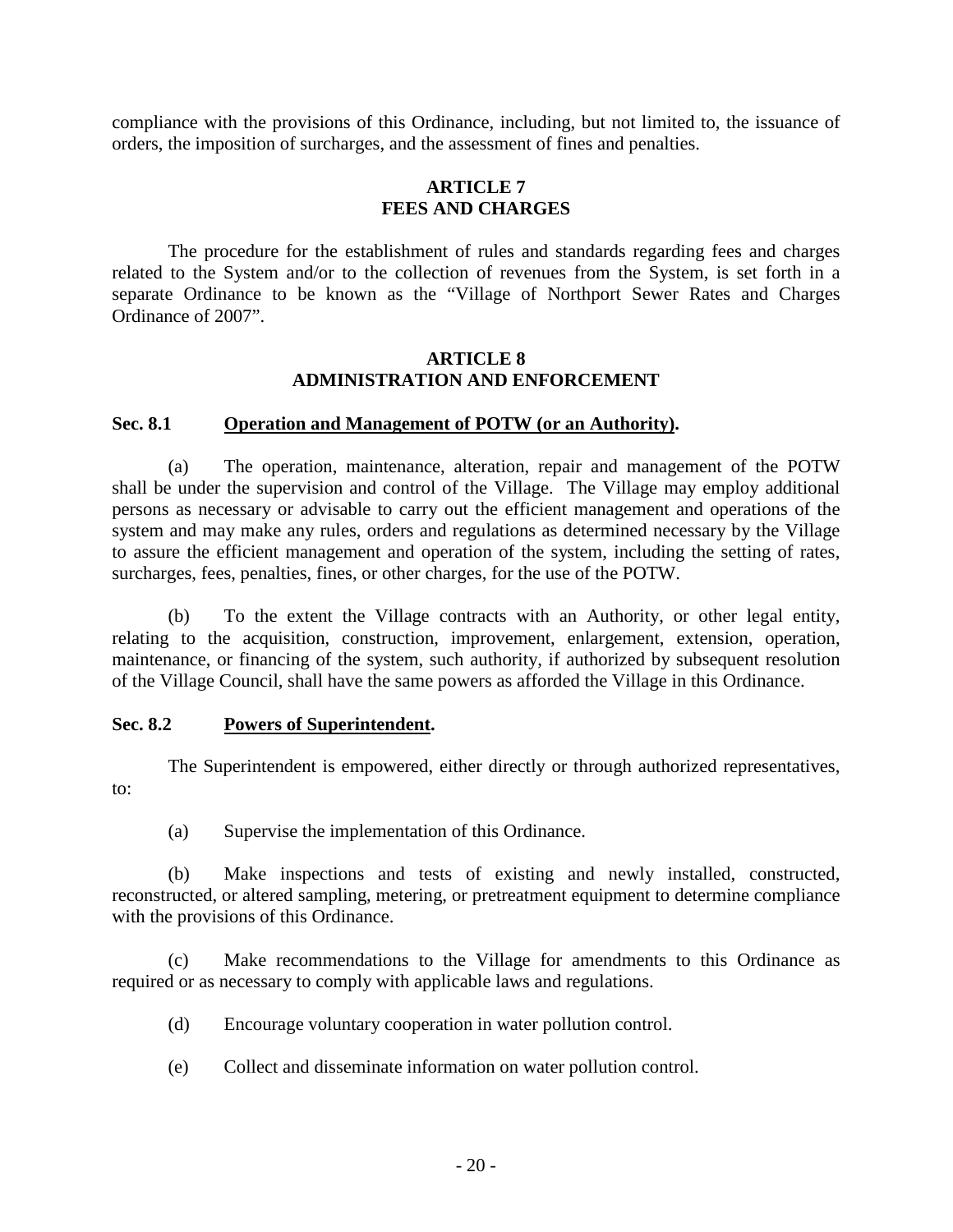(f) Coordinate activities under this Ordinance with planning and zoning agencies to promote conservation and management of the water resources of the Village.

(g) Cooperate with federal, interstate, state, county, district, municipal, or other agencies concerned with water pollution with respect to studies, abatement programs, public complaints, and other matters to conserve and improve the natural resources of the Village.

(h) Verify the completeness, accuracy and representativeness of self-monitoring data submitted and/or maintained by users.

(i) Perform any other actions authorized by this Ordinance, or as necessary or advisable for the management and operation of the POTW.

## **Sec. 8.3 Powers of President.**

The President is empowered, either directly or through authorized representatives, to:

(a) Investigate complaints of violations of this Ordinance, make inspections and observations of discharges, and maintain a record of the investigations, complaints, inspections and observations.

(b) Issue orders and notices of violation and take other actions as necessary to require compliance with this Ordinance.

(c) Issue municipal civil infraction citations.

(d) Institute actions against all users violating this Ordinance and institute necessary legal proceedings on behalf of the Village to prosecute criminal violations of this Ordinance, to compel the abatement or prevention of violations, to compel compliance with this Ordinance and any order, determination, permit or agreement issued or entered into under this Ordinance, and to pursue other necessary or advisable relief or remedies with respect to violations of this Ordinance.

(e) Perform any other actions necessary or advisable for the enforcement of this Ordinance and other applicable laws and regulations.

# **Sec. 8.4 Inspection, Surveillance, Maintenance, and Monitoring Authority; Right of Entry.**

(a) In General. The POTW is authorized to carry out all inspection, surveillance, sampling and monitoring activities and procedures, as necessary to determine, independent of information supplied by users or any other persons, compliance or noncompliance with applicable standards and requirements, with this Ordinance, and with other applicable laws and regulations. This authority includes, but is not limited to, the authority:

(1) To verify the completeness, accuracy and representativeness of selfmonitoring data submitted by users.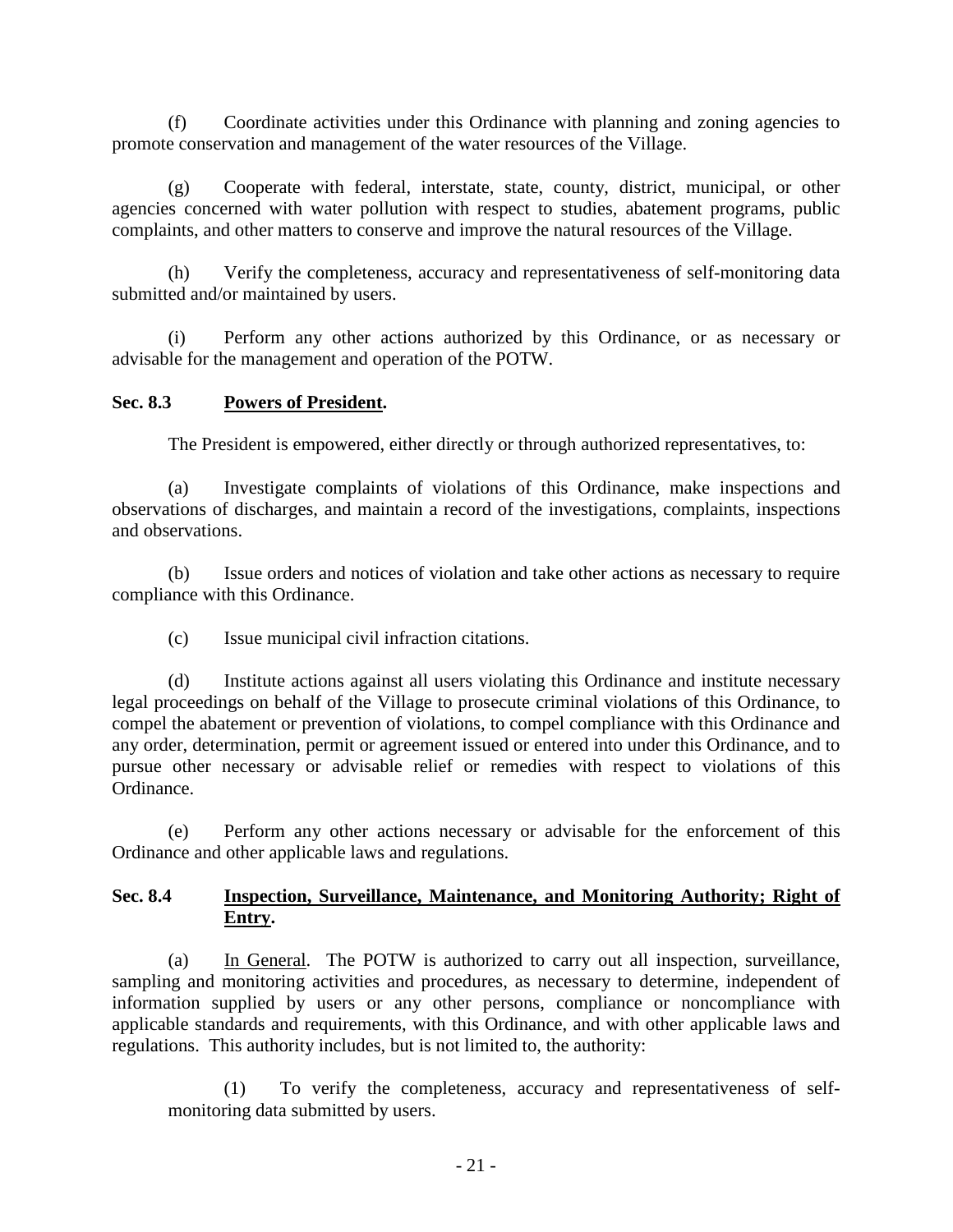(2) To determine compliance with the requirements of this Ordinance or orders.

(3) To support enforcement actions taken by the POTW against noncompliant users.

(4) To determine if users have corrected problems identified in previous inspections.

(5) To identify which (and to what degree) users influence the quality of the POTW's influent, effluent and sludge quality.

(6) To evaluate the impacts of the POTW's influent on its treatment processes and receiving stream.

(7) To evaluate the need for revised local limits.

(8) To maintain current data on each user.

(9) To provide a basis for establishing sampling and monitoring requirements for users.

(10) To assess the potential for spills and/or slug discharge control measures, and evaluate the effectiveness of spill and slug discharge control measures.

(11) To evaluate compliance with existing enforcement actions.

(12) To require any user to submit one or more representative samples of the wastewater discharged or that the user proposes to discharge into the POTW.

(b) Right of entry. The President, Superintendent and other authorized representatives of the Village bearing proper credentials and identification are authorized to enter a user's premises to conduct inspection, work, surveillance and monitoring activities as necessary to determine compliance with this ordinance, and in that regard shall have, but shall not be limited to, the following minimum authority:

(1) To enter into any premises of any user in which a discharge source, treatment system or activity is located or in which records are required to be kept as provided by this ordinance, for the purpose of inspecting, observing, measuring, sampling and testing the wastewater discharge, removing samples of wastewater for analysis, and inspecting and making copies of required records.

(2) To maintain, at the Village's expense, grinder pumps, tanks, and building sewer lines which the owner elected, at the time the owner applied for connection, to have the Village install and maintain at the Village's expense, per Sec. 4.3.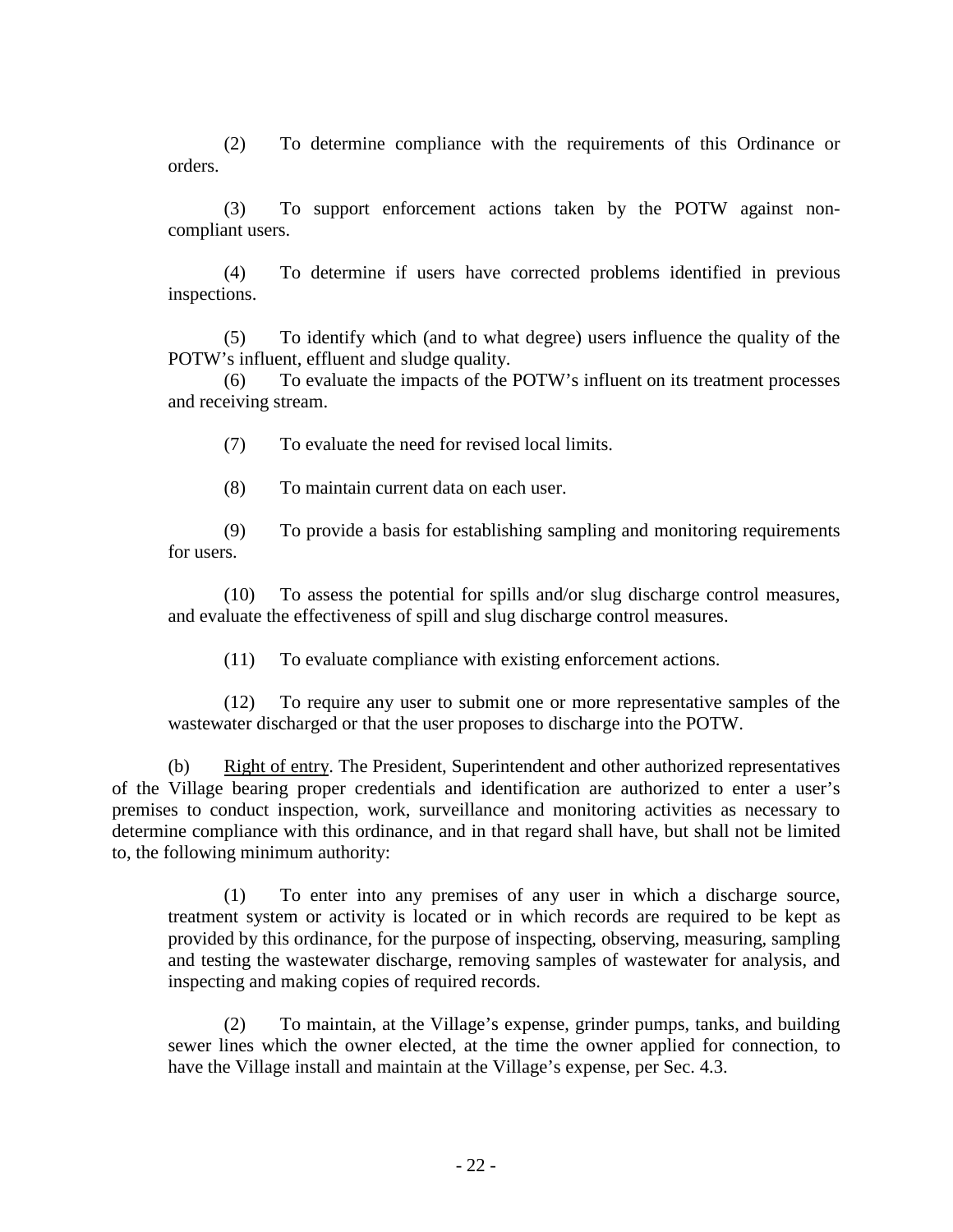(3) To set up and maintain on the discharger's property such devices as are necessary to conduct sampling, inspection, compliance monitoring and/or metering operations, or to require the discharger to do so, at the discharger's sole expense.

(4) To enter all private properties through which the Village or other governmental agency holds an easement for the purposes of, but not limited to, inspection, observation, measurement, sampling, repair, and maintenance of any portion of the POTW or wastewater transmission facilities lying within the easement.

(c) Access without delay required. Users shall allow the POTW ready access at all reasonable times to all parts of the user's facility where wastewater governed by this ordinance is created, handled, conveyed, treated or discharged, or where any production, manufacturing, fabrication, or storage area where pollutants regulated under this ordinance could originate, be stored, or be discharged to the POTW, or where wastewater records are kept, for the purposes of inspection, sampling, records examination, or in the performance of any of the POTW's duties. If a user has security measures in force that would require proper identification and clearance before entry into the premises by the POTW, the user shall make necessary arrangements in advance with its security guards so that upon presentation of suitable identification, authorized representatives of the POTW (or authorized state or federal personnel) will be permitted to enter, without delay, for the purposes of performing their specific responsibilities.

(d) Refusal to allow entry. If a user refuses to permit access to an authorized POTW representative or to permit the representative to obtain, take, and remove samples or make copies of documents or undertake other authorized inspection, surveillance and monitoring activities as provided by this ordinance, the President may order the termination of the discharge of wastewater to the POTW; order the user to permit access within a time certain; issue the user a notice of violation of this section; or take other appropriate action as provided by this ordinance and other applicable laws and regulations.

# **Sec. 8.5 Notice of Violation.**

Any person found to be violating a provision of this Ordinance may be served with written notice stating the nature of the violation and providing a reasonable time limit for the satisfactory correction of the violation (which under some circumstances, may be immediate). The person shall, within the period of time stated in notice, permanently cease all violations. The notice of violation shall be served and shall contain the information as provided by section 9.7 of this ordinance. Failure to comply with any requirement of a notice of violation shall constitute a separate violation of this Ordinance.

# **Sec. 8.6 Orders.**

The President or his or her authorized representative may issue an order to any user as determined by the Superintendent to be appropriate under the circumstances, as provided by this section. Multiple orders may be issued simultaneously or in combination as a single order with respect to a single discharger.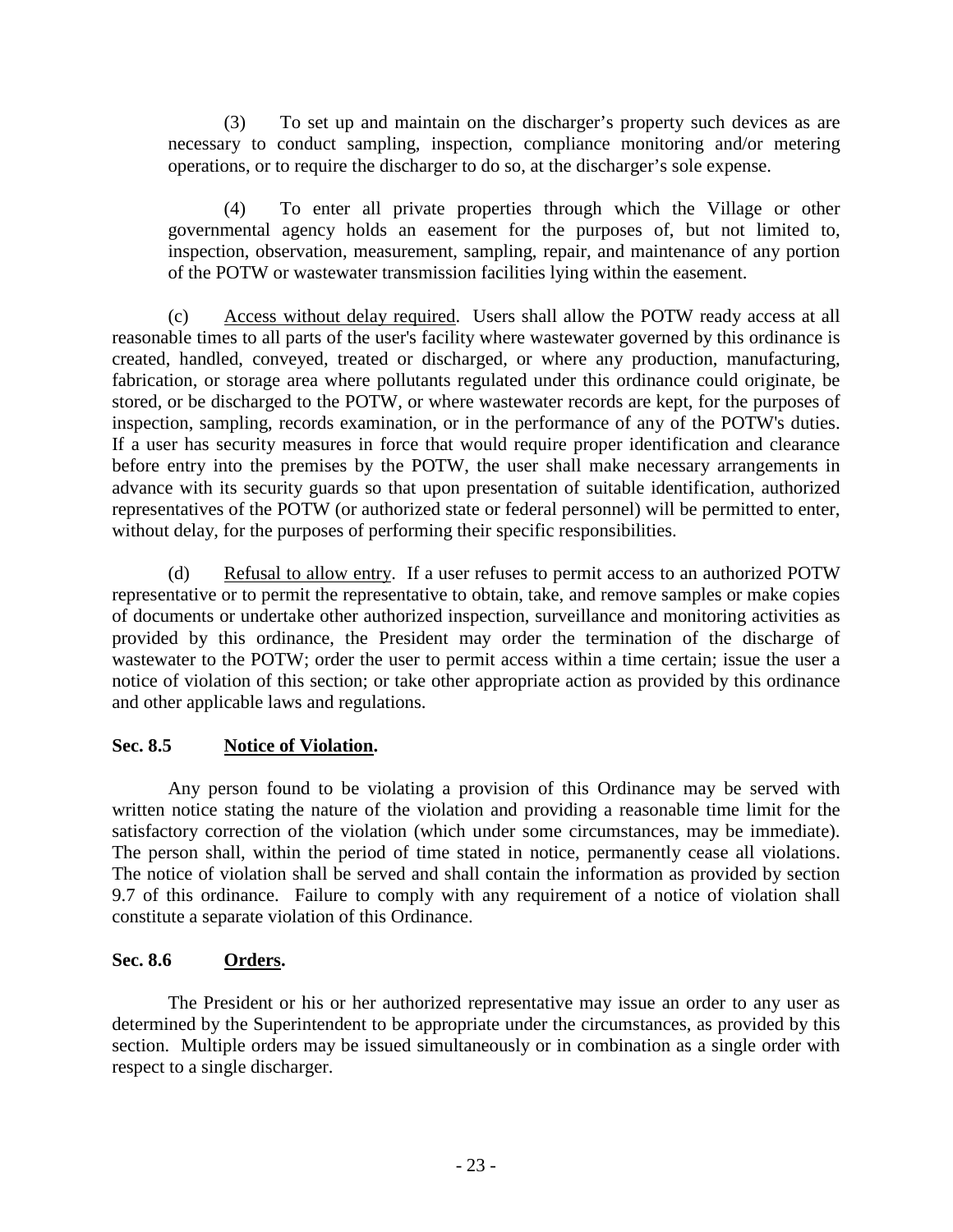(a) Service. An order shall be served upon a user and shall contain the information as provided by section 8.7 of this Ordinance. However, orders to immediately cease and desist discharge, or to terminate the discharge to the POTW, or other emergency orders where delay might endanger human health, the environment or the POTW, may be oral and may be served by telephone (to be followed within 5 days by written confirmation of the order by the Superintendent).

(b) Types of Orders. The President may issue the following types of orders:

(1) Order to Immediately Cease and Desist Discharge. The President may issue an order to cease and desist from discharging any wastewater, incompatible pollutant, or discharge not in compliance with this ordinance. The order shall have immediate effect if the actual or threatened discharge of pollutants to the system presents, or may present, imminent or substantial endangerment to the health or welfare of persons, to the environment, or causes, or may cause, interference or pass through. The President shall implement whatever action is necessary to halt the illegal discharge. The user shall be assessed for any penalties, fines, charges, surcharges, expenses, or losses incurred due to the actual or threatened discharge of pollutants as provided by this Ordinance.

(2) Order to Cease Discharge Within a Time Certain. The President may issue an order to cease and desist from discharging any wastewater, incompatible pollutant, or discharge not in compliance with this Ordinance by a certain time and date. The proposed time for any required remedial action shall be specified in the order. The order may also contain conditions as determined appropriate by the President. In addition to other circumstances as determined appropriate by the President, the failure to pay applicable permit fees or to comply with any term of an order or an industrial user permit constitutes sufficient cause to issue an order under this section.

(3) Order to Perform Corrective Action. The President may issue an order requiring a user to perform any action required under this Ordinance, including, but not limited to, requiring a user to submit samples; to install sampling, metering and monitoring equipment; to submit reports; to permit access for inspection, sampling, testing, monitoring and investigations; to reduce or eliminate a discharge or pollutants in a discharge; or to pay permit fees or other applicable charges.

(4) Order to Terminate Sewer Services. The President may issue an order to terminate the sewer services of a user, including physical blockage of the user's sewer connection, for reasons including, but not limited to, the following:

(a) A discharge which violates any general or specific discharge prohibition, and which reasonably appears to present an imminent endangerment to human health, the environment or the POTW.

(b) Failure of a user to notify the POTW of any discharge which the user was aware or reasonably should have been aware.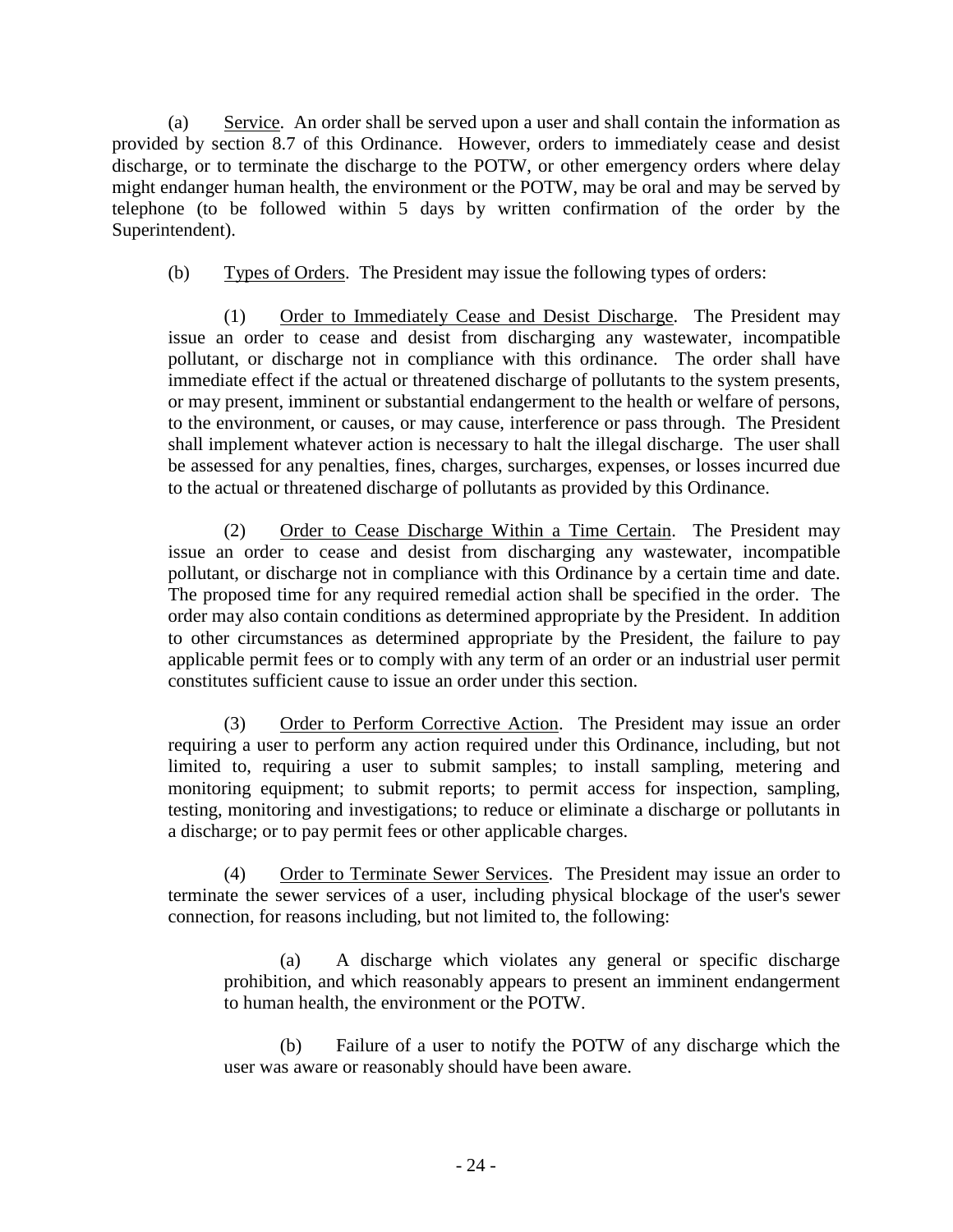(c) Failure of a user to sample, monitor, pretreat or report, or failure to install monitoring or pretreatment facilities, as required by an order of the President.

(d) A knowing, willful violation of any term, condition or requirement of an order.

(e) A negligent violation of any major term or condition or requirement of an order. For purposes of this section, a "major" term, condition or requirement is one the violation of which is reasonably likely to endanger human health, the environment or the POTW.

(5) Order to Show Cause. The President may issue an order requiring a user to appear and explain any noncompliance with the requirements of this Ordinance or any permit, order, decision or determination promulgated, issued or made under this Ordinance, and to show cause why more severe enforcement actions against the user should not go forward. A show cause hearing shall be held within 10 days after the order to show cause was issued, as follows:

(a) The hearing shall be conducted and evidence shall be taken by the President or by an authorized representative designated by the President. Notice of the hearing shall be provided to require the attendance and testimony of witnesses and the production of evidence relevant to any matter involved in the hearing. If the hearing is conducted by an authorized representative of the President, the President shall thereafter be provided with a written report of the hearing, including transcripts, any other evidence, and any recommendations to the President for further action.

(b) Testimony taken at the hearing shall be under oath and recorded. A copy of the transcript of the hearing shall be made available at cost to any person upon payment of applicable charges for the transcript.

(c) After reviewing the evidence taken at the hearing, the President shall decide whether further enforcement action is required and, if so, the nature and extent of that further action, including, but not limited to, the issuance of any order or imposition of any fines, fees, surcharges or penalties, as authorized by this Ordinance.

(c) Immediate Response to Order by User may be Required. Any user issued an order by the President as provided by this section to immediately suspend its discharge to the POTW shall immediately stop or eliminate the discharge using whatever means are necessary to do so, or take any other action as required by the order. If the user fails to comply voluntarily with the order to immediately suspend its discharge, the Village shall take any action determined as necessary as authorized by this Ordinance, including immediate suspension of water service and/or severance of the sewer connection, to prevent or minimize damage to the POTW or endangerment to public health, safety or the environment. The President may reinstate the POTW service upon satisfactory proof or other demonstration by the user that the noncomplying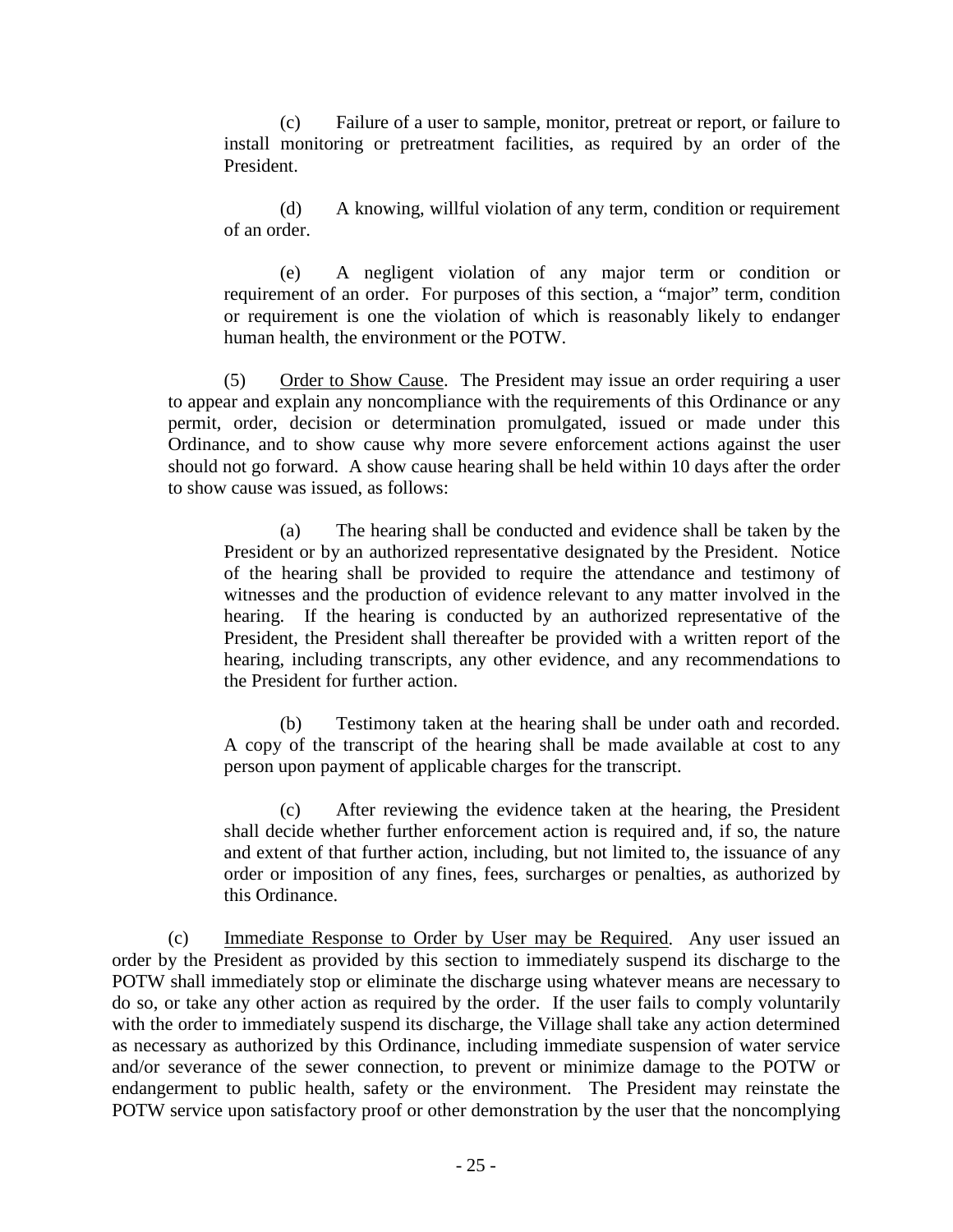discharge has been eliminated or will not reoccur. A detailed written statement submitted by the user describing the causes of the noncomplying discharge and the measures taken to prevent any further occurrence shall be submitted to the President within fifteen (15) days of the occurrence.

(d) Noncompliance Due to Factors Beyond User's Control. If noncompliance with an order is unintentional and temporary and due to factors beyond the reasonable control of a user, and the user can demonstrate the conditions necessary for demonstration of an upset the President may modify the order or take other actions as determined appropriate. However, a user shall not be relieved of liability for noncompliance with an order to the extent caused by operational error, improperly designed or inadequate treatment facilities, lack of preventative maintenance, or careless or improper operation.

(e) Amendment, Suspension and Revocation of Orders. An order shall be subject to amendment, suspension or revocation as determined appropriate by the President. Notice of the amendment, suspension or revocation shall be served upon the user in the same manner as notice was provided for the original order. An amendment, suspension or revocation of an order shall be subject to the same procedures for review and appeal as the original issuance of the order, as provided by this Ordinance.

(f) Consent Orders. The President may enter into a consent order with a user to resolve disputed claims and address identified and potential deficiency's in the user's compliance status. The consent order shall be in the form of an agreement and may contain appropriate provisions, including, but not limited to, compliance schedules and stipulated fines and remedial actions.

# **Sec. 8.7 Service of Orders, Notices of Violations and Notices of Assessments.**

Except as otherwise expressly provided by this ordinance, all orders and Notices of Violations shall be served upon persons and shall contain the information as provided by this section.

(a) Service. Service shall be by personal delivery or certified mail (return receipt requested), addressed to the user, alleged violator or other person, as applicable. The person served shall sign and date the order or notice and shall return the signed original copy to the Village; provided, that the failure to do so shall not affect the person's obligation to comply with the order or notice.

(b) Contents. All orders shall contain at least the following information, as applicable and to the extent known:

(1) The name and address of the violator;

(2) The location and time that the violation occurred or was observed, and the duration of the violation;

(3) The nature of the violation, including the provisions of this Ordinance or of any permit, order, decision, determination or agreement violated;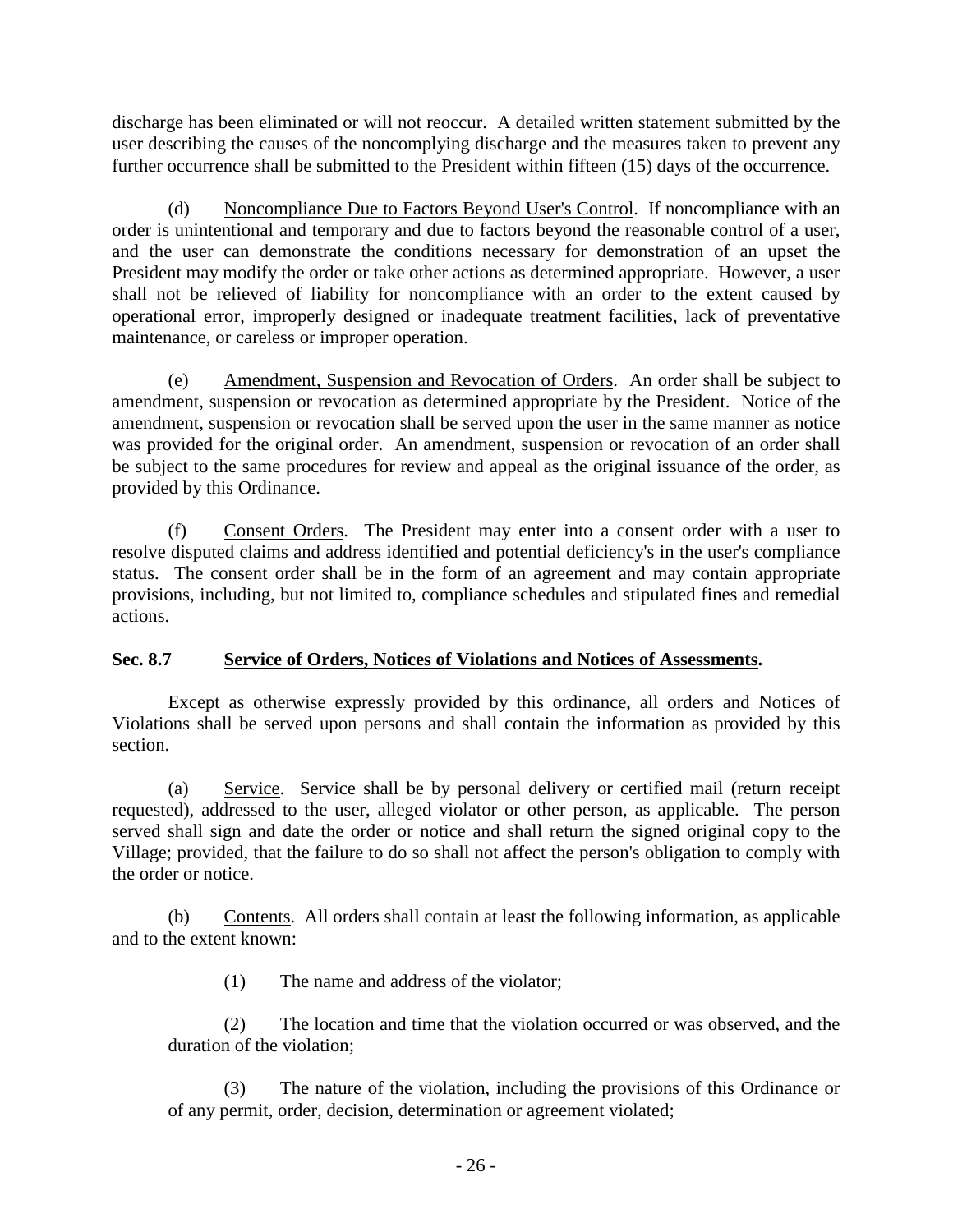(4) The basis for determining that a violation has occurred (personal observation, pollutant analysis, etc.);

(5) The amount of the fine, penalty or charge assessed or due, if any;

(6) The manner in which, and time and date by which, any fine, penalty or charge must be paid, including any penalty or charge for late payment;

(7) The remedial action ordered, the time within which required actions must be taken, and any consequences for failure to do so.

(8) The right to appeal the issuance of the order or notice and a summary of the procedures for appeal, or other applicable administrative procedures.

(9) The date and time the order or notice was issued.

(c) Request for Additional Information. A person served may request additional information from the Superintendent regarding the contents or requirements as provided by any order or notice. However, a request for additional information shall not extend the time for compliance with an order or notice.

## **Sec. 8.8 Municipal Civil Infractions.**

(a) A user/person who violates any provision of this Ordinance (including, but not limited to, any notice, order, permit, decision or determination promulgated, issued or made by the POTW under this ordinance) except as provided in section 8.11 is responsible for a municipal civil infraction, subject to payment of a civil fine of not less than \$100.00 per day for domestic users and \$500.00 per day for nondomestic discharges for each infraction, and not more than \$1,000.00 per day for domestic users and \$5,000.00 per day for nondomestic users for each infraction, plus costs and other sanctions.

(b) Repeat offenses shall be subject to increased fines. As used in this section, "repeat offense" means a second (or any subsequent) municipal civil infraction violation of the same requirement or provision of this ordinance (i) committed by a person within any 30 day period and (ii) for which the person admits responsibility or is determined to be responsible. The increased fine for a repeat offense under this Ordinance shall be as follows:

(1) The fine for any offense that is a first repeat offense shall be not less than \$250.00 for domestic users and \$1,000.00 for nondomestic users, plus costs.

(2) The fine for any offense that is a second repeat offense or any subsequent repeat offense shall be not less than \$500.00 for domestic users and \$2,500.00 for nondomestic users, plus costs.

(c) In determining the amount of a municipal civil infraction fine, the court shall consider the type, nature, severity, frequency, duration, preventability, potential and actual effect,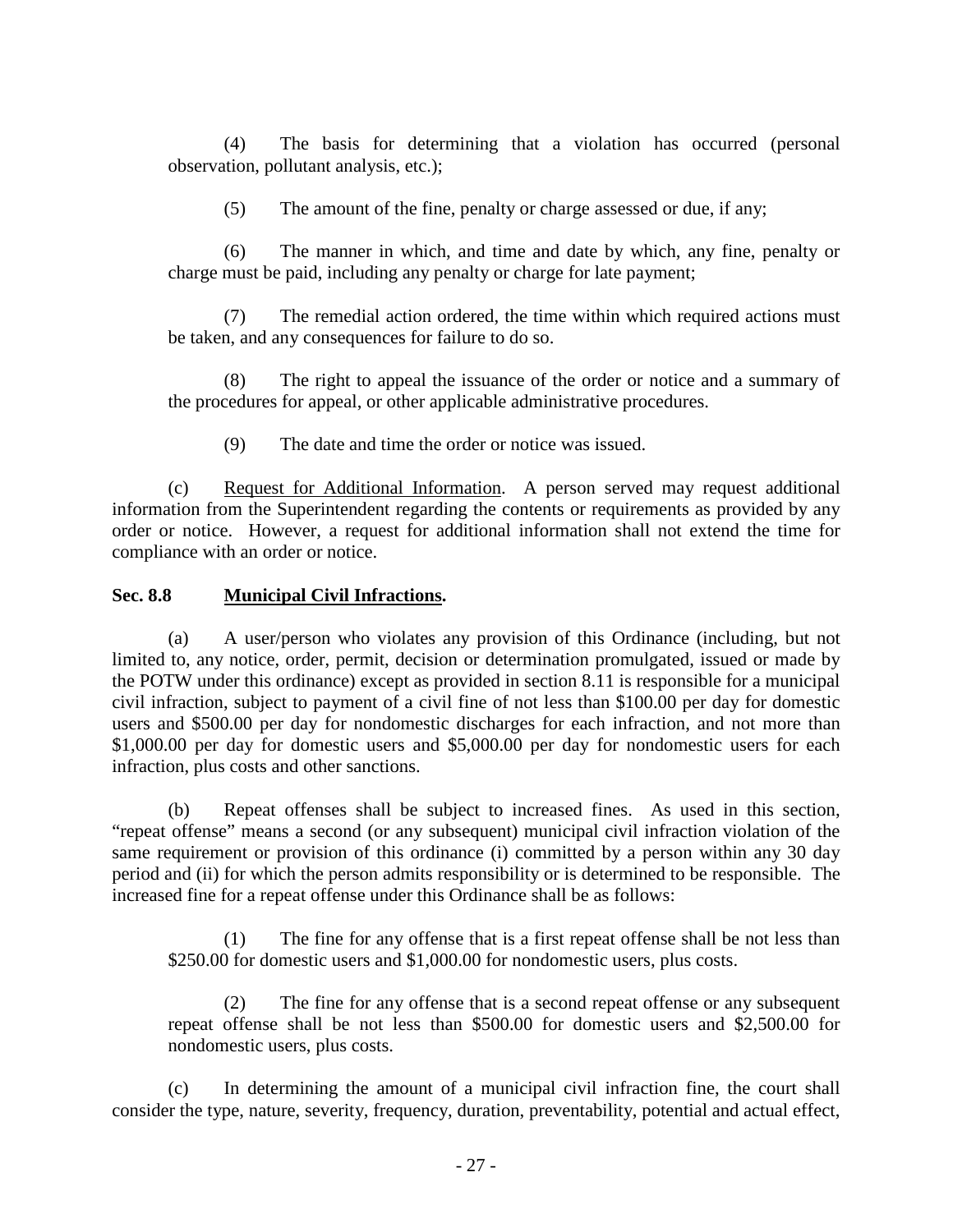and economic benefit to the violator (such as delayed or avoided costs or competitive advantage) of a violation, the violator's recalcitrance or efforts to comply, the economic impacts of the fine on the violator, and such other matters as justice may require. A violator shall bear the burden of demonstrating the presence and degree of any mitigating factors to be considered by the court in determining the amount of a fine. However, mitigating factors shall not be considered unless the court determines that the violator has made all good faith efforts to correct and terminate all violations.

(d) The Village President and/or such other or additional persons as subsequently authorized by resolution of the Village Council, is authorized to issue municipal civil infraction citations (directing alleged violators to appear in court) for violations of this Ordinance which are designated as municipal civil infractions.

# **Sec. 8.9 Criminal Penalties; Imprisonment.**

In addition to any applicable state and federal penalties, any person who (1) at the time of a violation knew that a pollutant or substance was discharged contrary to any provision of this Ordinance, or contrary to any notice, order, permit, decision or determination promulgated, issued or made by the POTW under this Ordinance; or (2) intentionally makes a false statement, representation, or certification in an application for, or form pertaining to a permit, or in a notice, report, or record required by this Ordinance, or in any other correspondence or communication, written or oral, with the POTW regarding matters regulated by this ordinance; or (3) intentionally falsifies, tampers with, or renders inaccurate any sampling or monitoring device or record required to be maintained by this Ordinance; shall, upon conviction, be guilty of a misdemeanor punishable by a fine of \$500.00 per violation, per day, or imprisonment for up to 90 days, or both in the discretion of the court.

# **Sec. 8.10 Continuing Offense.**

Each act of violation, and each day or portion of a day that a violation of this Ordinance, or of any permit, order, notice or agreement issued or entered into under this Ordinance is permitted to exist or occur, constitutes a separate offense and shall be punishable as provided by this Ordinance.

# **Sec. 8.11 Number of Violations.**

The number of violations resulting from a user's noncompliance with applicable discharge prohibitions or effluent limitations shall be determined as follows:

(a) Applicable concentration limitations and mass (or loading) limitations shall be treated as separate limitations, and a user may be liable and penalized separately for exceeding any of those limitations for a single pollutant or sampling parameter.

(b) Each violation of a daily maximum limit for a single pollutant or sampling parameter shall constitute a single violation for each day on which the violation occurs or continues.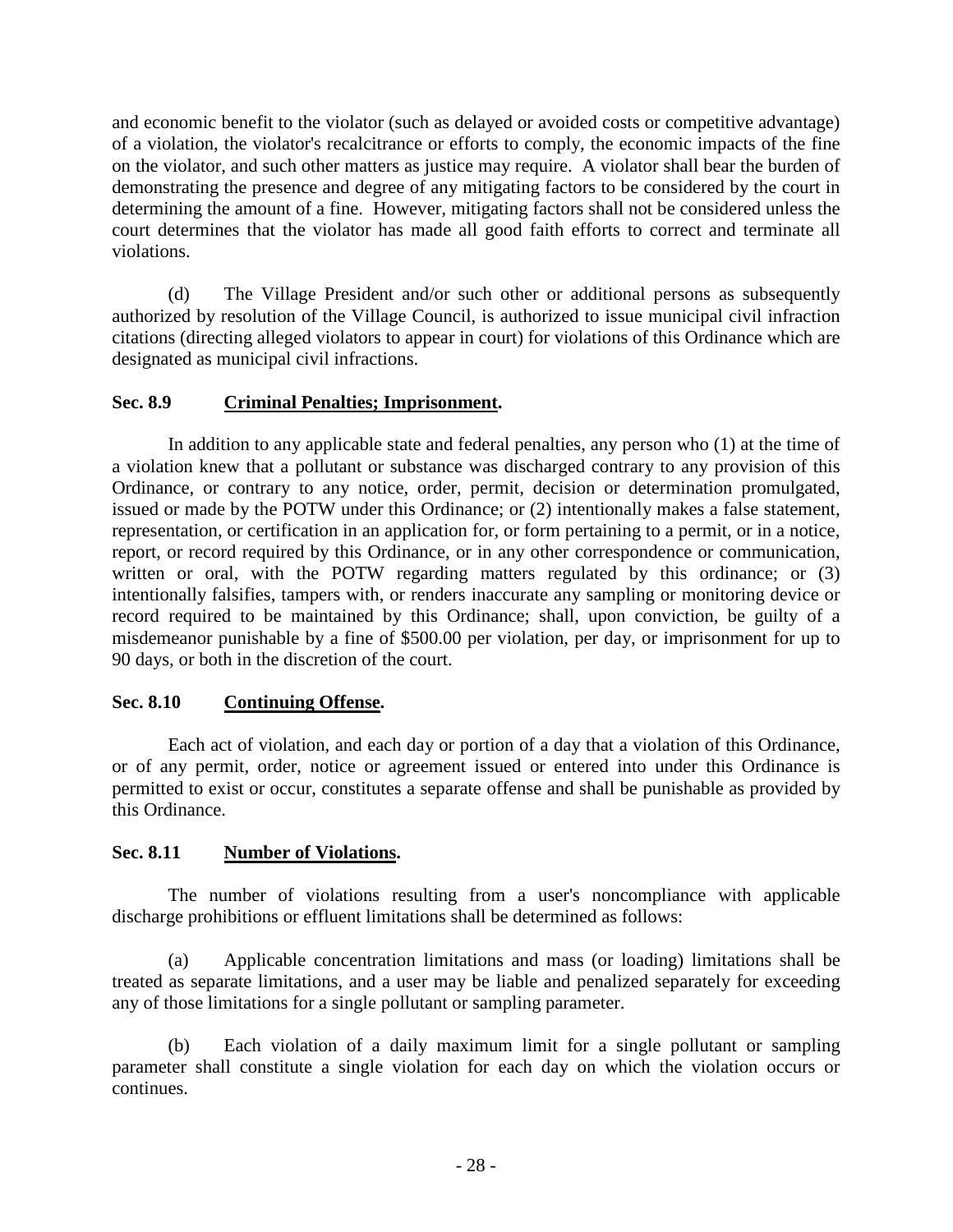(c) Each violation of an instantaneous maximum limit for a single pollutant or sampling parameter shall constitute a single violation for each such exceedence, and there may be multiple violations for each day on which such a violation occurs or continues.

(d) Each violation of a monthly average limit for a single pollutant or sampling parameter shall constitute a violation for each day of the month during which the violation occurred, regardless of the number of days on which samples were actually taken. (For example, in a month with 31 days, a violation of the monthly average limit for that month constitutes 31 violations for each pollutant parameter for which the monthly average limit was exceeded during the month.)

# **Sec. 8.12 Nuisance.**

A violation of this Ordinance, or of any permit, order, notice or agreement issued or entered into under this ordinance, is deemed to be a public nuisance. The Village may enforce this Ordinance by injunction or other remedy, including the right to correct any violation and bill the owner or person in charge of the premises for expenses incurred.

# **Sec. 8.13 Reimbursement of Village.**

(a) Reimbursement Required. Any user/person who violates any provision of this Ordinance, or who discharges or causes a discharge that produces a deposit or obstruction or otherwise damages or impairs the POTW, damages public or natural resources, or causes or contributes to a violation of any federal, state or local law governing the POTW, shall be liable to and shall reimburse the Village for any expense, cost, loss, or damage (direct or indirect) caused by the violation or discharge. The costs that must be reimbursed to the Village shall include, but shall not be limited to, all costs incurred by the POTW in responding to the violation or discharge, including, but not limited to: expenses for any cleaning, repair or replacement work caused by the violation or discharge; all costs of surveillance, monitoring, pumping, treating or enforcement in connection with any violation, exceedence or noncompliance; costs for Village employee time or contractual staff or consultant services; actual attorney fees; and the full amount of any fines, assessments, penalties, claims, including natural resource damages, levied against the POTW by any governmental agency or third party as a result of a violation of the POTW's NPDES permit (or other applicable law or regulation) that is caused by or contributed to by any person, plus all actual expenses, costs, losses or damages (direct or indirect) incurred by the Village as a result thereof, including consultant fees and actual attorney fees and defense costs. The Village is authorized to correct any violation of this Ordinance or damage or impairment to the POTW caused by a user discharge and to bill the user causing the violation or discharge for the amounts to be reimbursed to the Village. Failure to pay assessed costs constitutes a separate violation of this Ordinance. Costs reimbursed to the Village under this section shall be in addition to any penalties or remedies imposed under this Ordinance or other applicable local, state or federal law or regulation.

(b) Determining Reimbursement Amount. In determining the amounts to be reimbursed to the Village, the President may consider any relevant factors including, but not limited to, the following: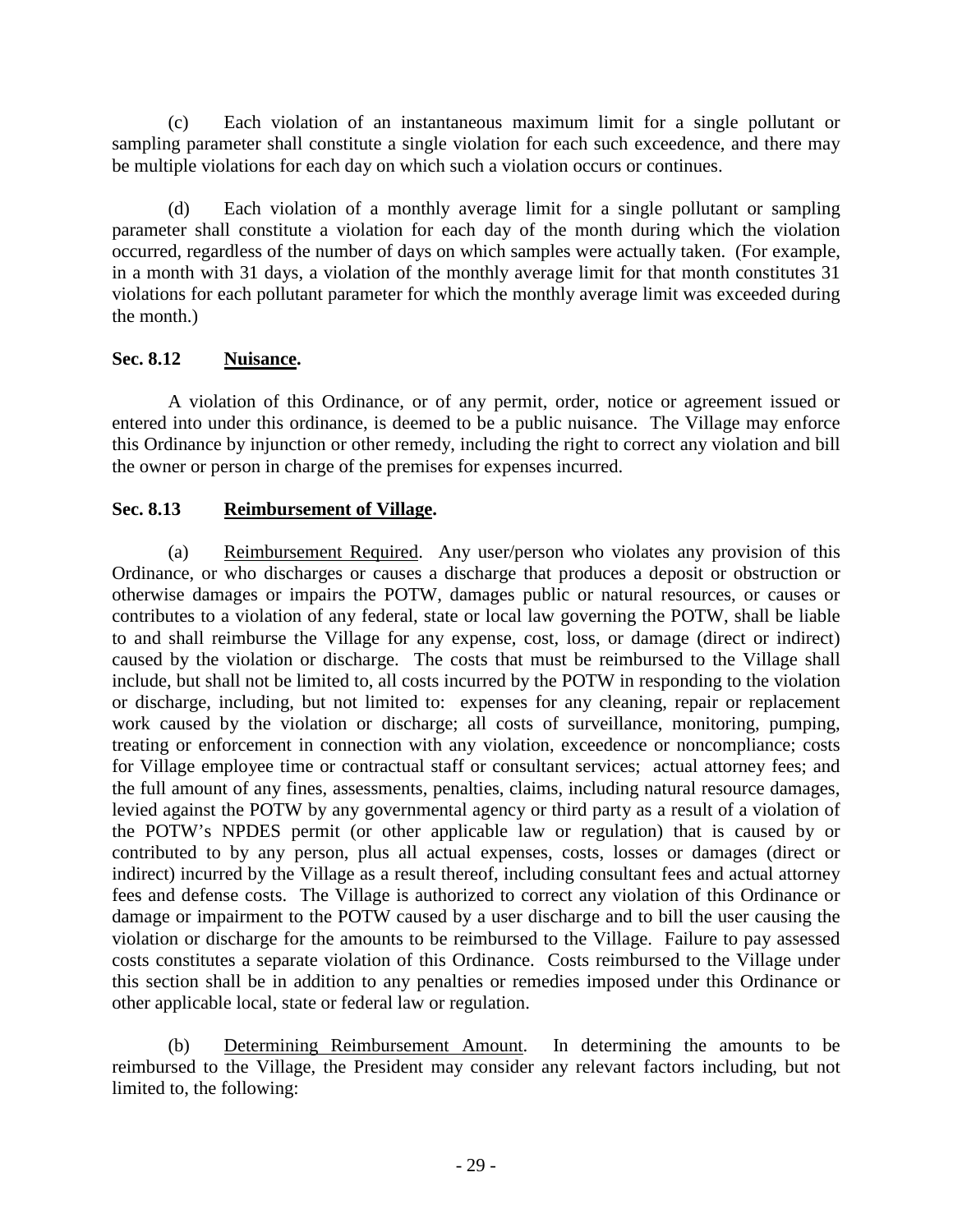- (1) The volume of a discharge.
- (2) The length of time a discharge occurred.
- (3) The composition of a discharge.

(4) The nature, extent, and degree of success the POTW may achieve in minimizing or mitigating the effect of a discharge.

(5) The toxicity, degradability, treatability and dispersal characteristics of the discharges.

(6) The direct and indirect costs incurred by the Village, or imposed upon the Village to treat the discharges, including sludge handling and disposal costs.

(7) The costs and expenses incurred by the Village in taking enforcement action against a discharger, including, but not limited to, costs in connection with inspection, surveillance, monitoring, sampling, preparation of notices of violation, orders and other enforcement documents, Village staff time (including any overtime) and actual attorney's fees, and actual fees of consultants and experts.

(8) Fines, assessments, levies, charges, expenses and penalties imposed upon and/or incurred by the Village, including the Village's costs of defense (including actual attorney's fees, consultant and expert fees, expenses, costs and sampling and analytical fees) of actions, or suits brought or threatened against the Village by governmental agencies or third parties.

(9) Such other factors as the POTW deems appropriate under the circumstances.

### **Sec. 8.14 Cumulative Remedies.**

The imposition of a single penalty, fine, order, damage, or surcharge upon any user for a violation of this Ordinance, or of any permit, order, notice or agreement issued or entered into under this ordinance, shall not preclude the imposition by the Village or a court of competent jurisdiction of a combination of any or all of those sanctions and remedies or additional sanctions and remedies with respect to the same violation, consistent with applicable statutory limitations on penalty amounts. A criminal citation and prosecution of a criminal action against a person shall not be dependent upon or held in abeyance during any civil, judicial, or Village administrative proceeding, conference, or hearing regarding the person.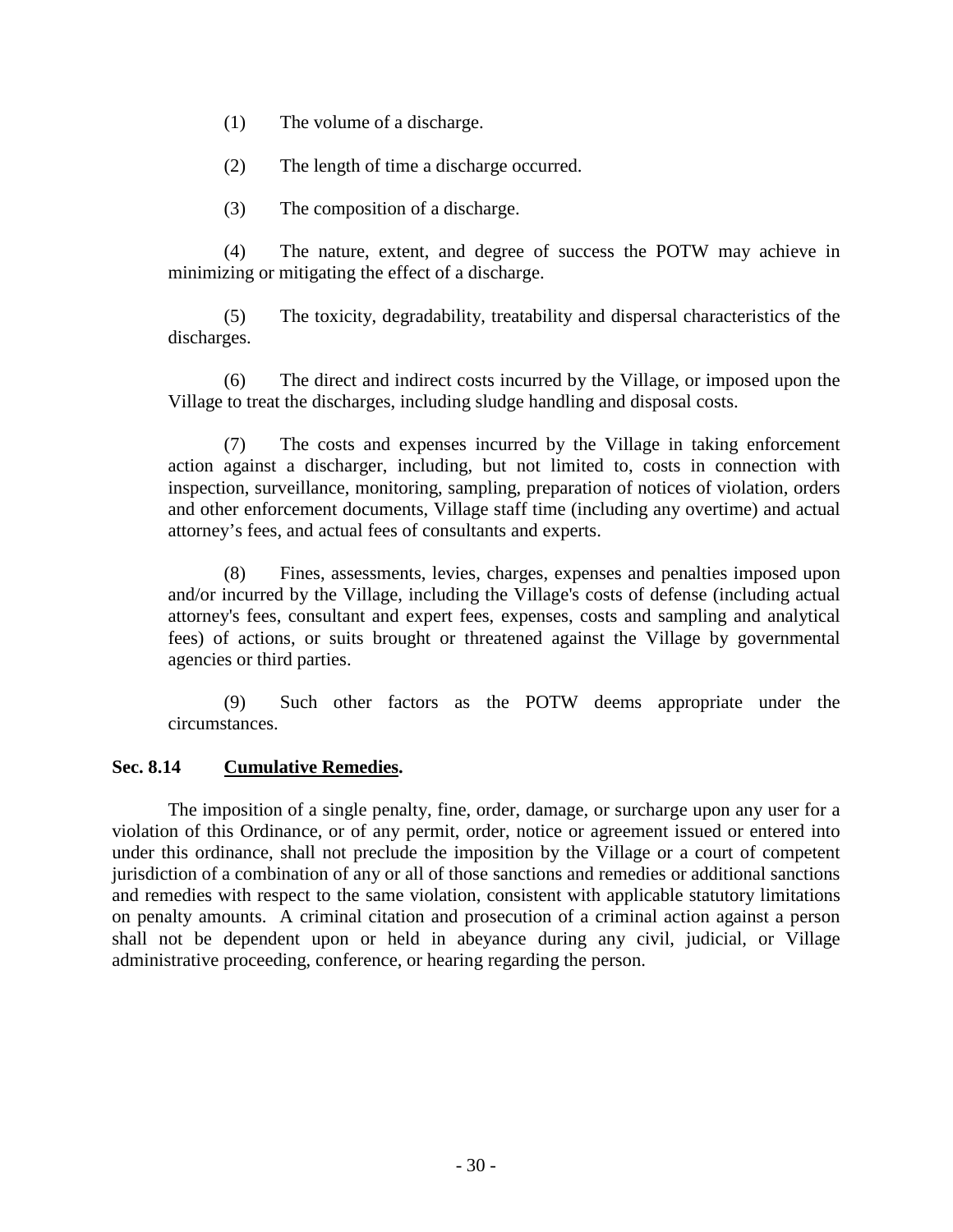#### **Sec. 8.15 Judicial Relief.**

The Council President is hereby empowered, with the Village Attorney, to institute legal proceedings in a court of competent jurisdiction for the abatement of any nuisance, and to seek relief for violations of this Ordinance, or of any permit, order, notice or agreement issued or entered into under this Ordinance. The Council President may seek temporary or permanent injunctive relief, damages, penalties, costs, and any other relief that a Court may order. The Council President may also seek collection of surcharges, fines, penalties, and any other amounts due to the Village which the user has not paid.

#### **ARTICLE 9 PROTECTION FROM DAMAGE**

It is a criminal misdemeanor for any person to maliciously or willfully break, damage, destroy, uncover, deface or tamper with any structure, appurtenance, or equipment which is part of the municipal sewer works.

### **ARTICLE 10 MUNICIPAL LIABILITY**

The Village shall not be responsible for interruptions of service due to natural calamities, equipment failures, or actions of the system users. It shall be the responsibility of the customer that all connected equipment remain in good working order so as not to cause disruption of service of any sewer or treatment plant equipment.

### **ARTICLE 11 MISCELLANEOUS**

### **Sec. 11.1 Headings.**

The paragraph headings in this Ordinance are furnished for convenience of reference only and shall not be considered to be a part of this Ordinance.

## **Sec. 11.2 Recordation; Publication; Effective Date.**

This Ordinance shall be recorded in the minutes of the meeting of the Village Council at which it was adopted, as soon as practicable after its adoption, which record shall be authenticated by the signature of the Village President, and shall be published once in the *Leelanau Enterprise*, a newspaper of general circulation within the Village.

### **Sec. 11.3 Validity.**

If any section, paragraph, sentence, clause or phrase of this Ordinance shall be held invalid, it shall not affect any other part of this Ordinance.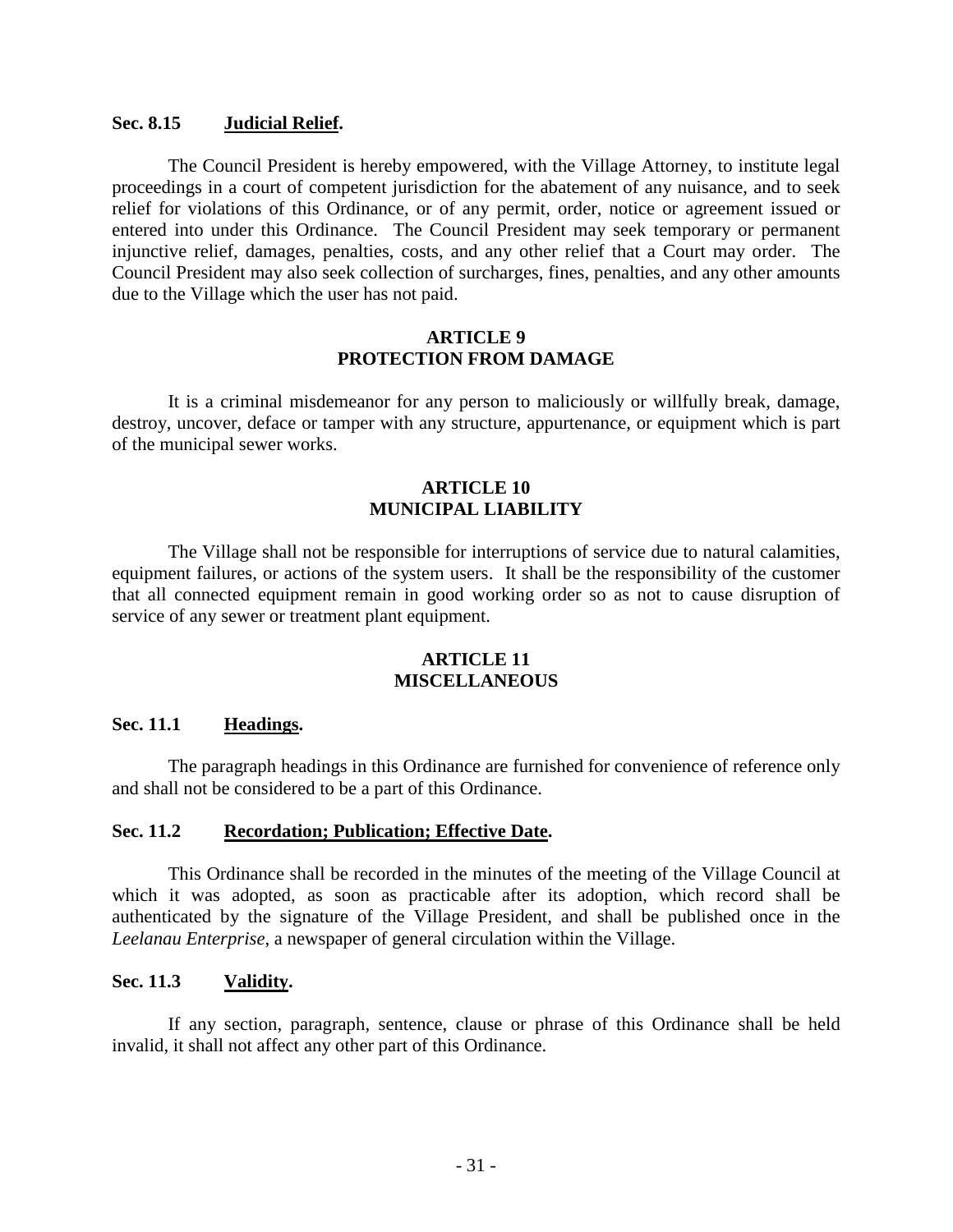## **Sec. 11.4 Repeal.**

All ordinances and resolutions and parts thereof, insofar as the same may be in conflict with the provisions of this Ordinance, are hereby repealed.

## **Sec. 11.5 Conflict.**

In the event of a conflict between this ordinance and any other ordinance except for an ordinance authorizing the issuance of bonds secured by the revenues of the System, this ordinance shall control.

## **Sec. 11.6 Effective Date.**

This ordinance shall take effect upon publication, or twenty (20) days after its adoption, whichever occurs last.

ORDINANCE ADOPTED AND SIGNED June 7**,** 2007.

Michael F. Rogers Sr. Laura a. Weiss Village President Village Clerk

# **CERTIFICATION**

I hereby certify that the foregoing is a true and complete copy of an Ordinance duly adopted by the Village Council of the Village of Northport, Leelanau County, Michigan, at a meeting held on June 7,2007.

DATED: June 7, 2007

Laura A. Weiss, Village Clerk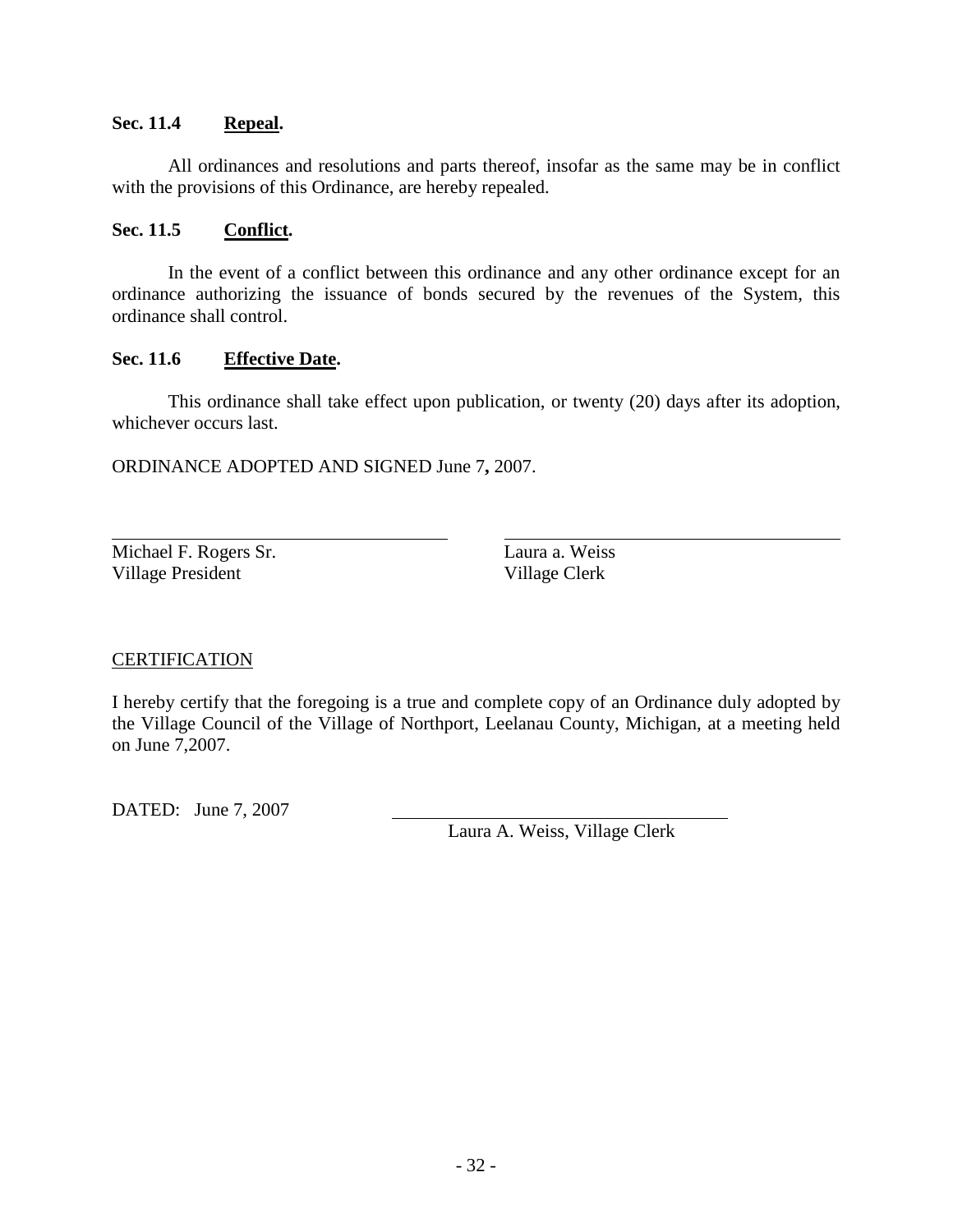#### **CERTIFICATION**

I hereby certify that the foregoing is a true and complete copy of an Ordinance duly adopted by the Village Council of the Village of Northport, Leelanau County, Michigan, at a meeting held on June 7, 2007, the original of which is on file in my office and available to the public. Public notice of said meeting was given pursuant to and in full compliance with the Open Meetings Act, Act 267 of the Michigan Public Acts of 1976, including in the case of a special or rescheduled meeting, notice by posting at least 18 hours prior to the time set for said meeting.

I hereby certify that the following Council Members were present at said meeting: Stephen Wetherbee, William Brendel, Barbara VonVoigtlander, Frederick Thomas, Richard Burmeister, and President Michael F. Rogers Sr.; the following Council Members were absent: Steven Mattson

I hereby certify that Member VonVoigtlander moved for adoption of this Ordinance, and that said motion was supported by Member Wetherbee.

I further certify that the vote for adoption of said Ordinance was as follows:

YEAS: Stephen Wetherbee, William Brendel, Barbara VonVoigtlander, Richard

Burmeister, and President Michael F. Rogers Sr.

NAYS: Frederick Thomas

I further certify that this Ordinance has been recorded in the Ordinance book and that such recording has been authenticated by the signatures of the Village President and Village Clerk.

DATED: June 7, 2007

Laura A. Weiss, Village Clerk